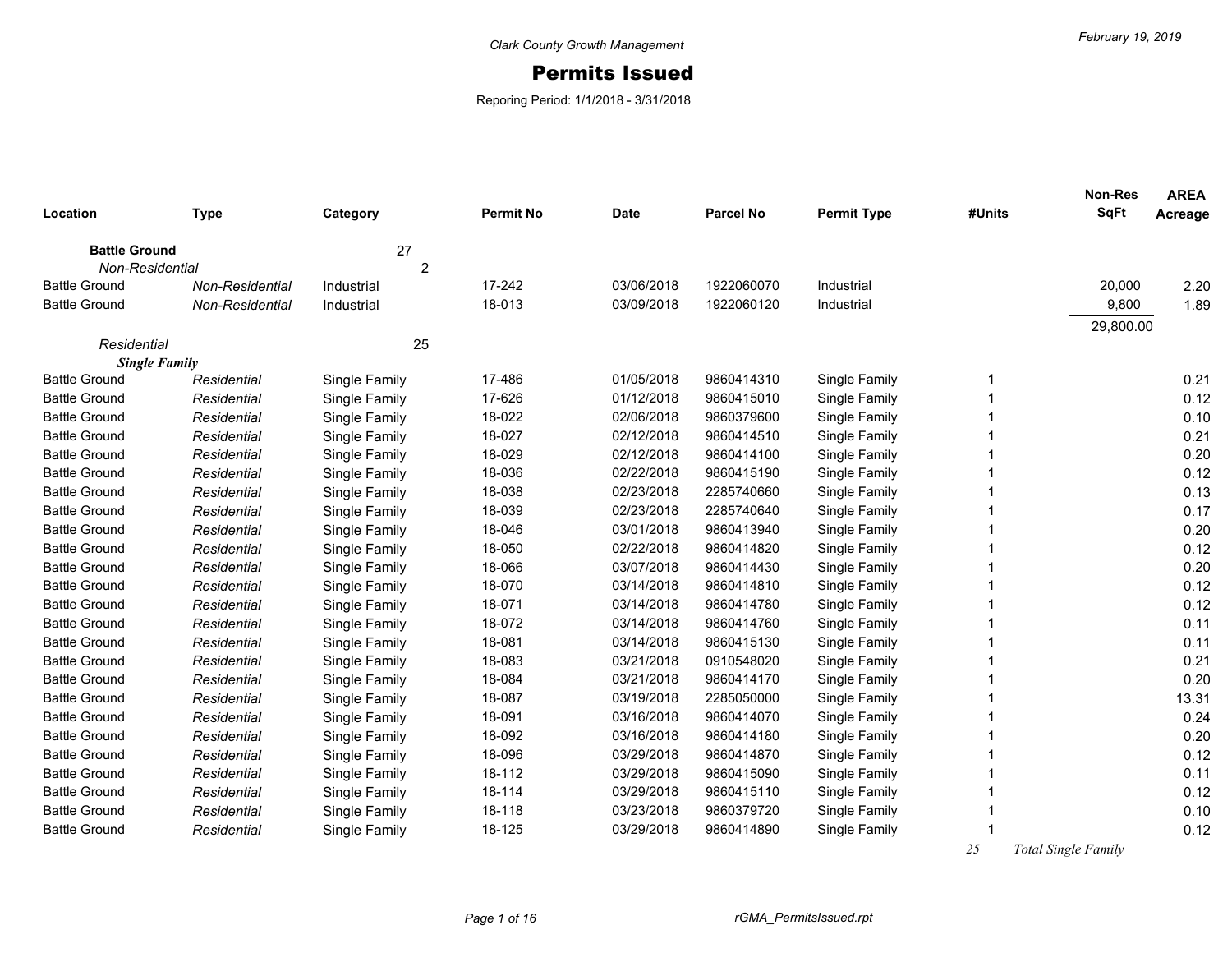| Location | <b>Type</b> | Category | <b>Permit No</b> | <b>Date</b> | <b>Parcel No</b> | <b>Permit Type</b>             | #Units | <b>Non-Res</b><br><b>SqFt</b> | <b>AREA</b><br>Acreage |
|----------|-------------|----------|------------------|-------------|------------------|--------------------------------|--------|-------------------------------|------------------------|
|          |             |          |                  |             |                  | <b>Battle Ground Sub Total</b> | 25     | 29,800                        |                        |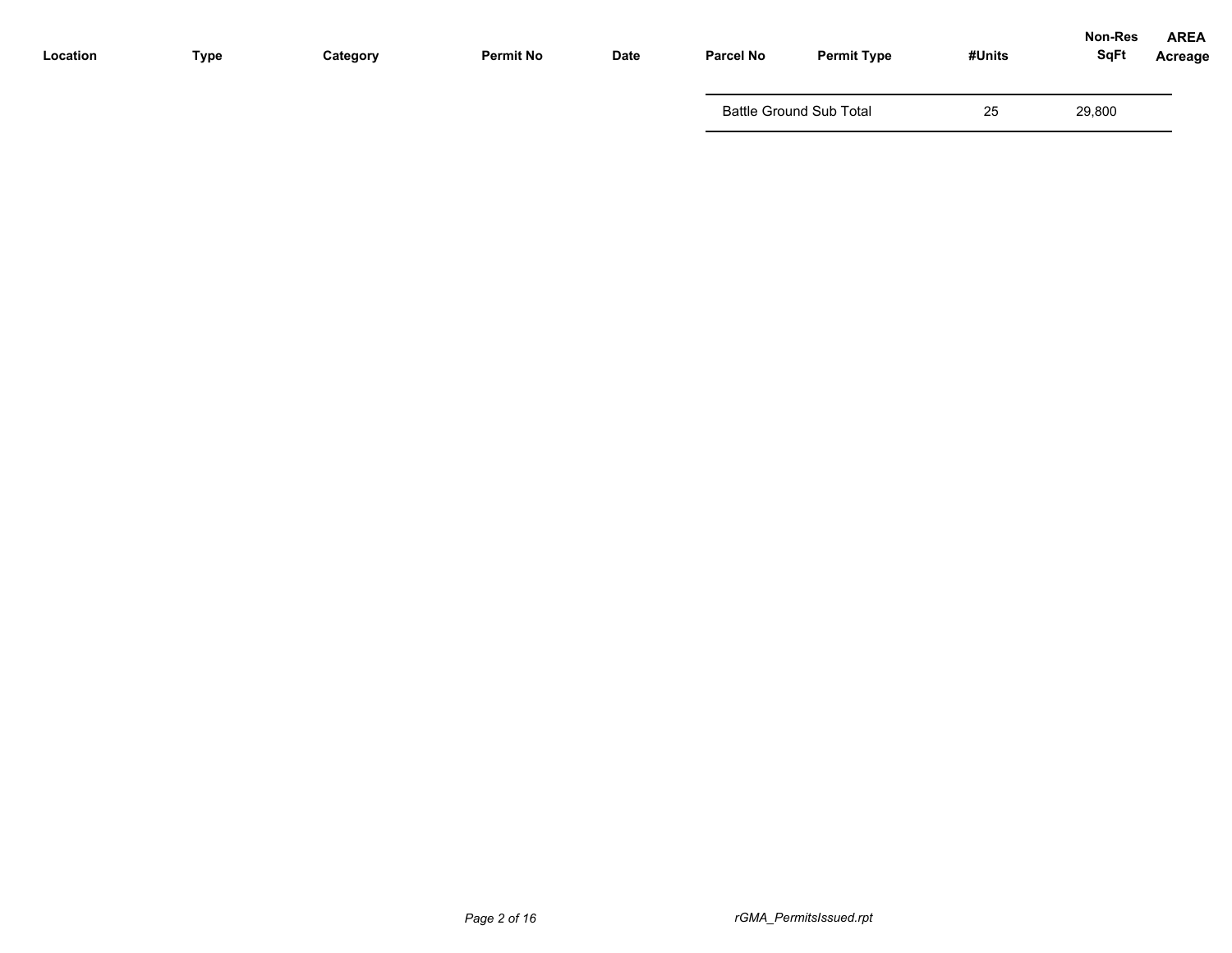| Location | <b>Type</b>          | Category      | <b>Permit No</b> | Date       | <b>Parcel No</b> | <b>Permit Type</b> | #Units         | <b>Non-Res</b><br><b>SqFt</b> | <b>AREA</b><br>Acreage |
|----------|----------------------|---------------|------------------|------------|------------------|--------------------|----------------|-------------------------------|------------------------|
|          |                      |               |                  |            |                  |                    |                |                               |                        |
| Camas    | Residential          | 27<br>27      |                  |            |                  |                    |                |                               |                        |
|          | <b>Multi-Family</b>  |               |                  |            |                  |                    |                |                               |                        |
| Camas    | Residential          | Multi-Family  | 18-00034         | 01/25/2018 | 1782110000       | Multi-Family       | $\sqrt{2}$     |                               | 0.25                   |
|          |                      |               |                  |            |                  |                    | $\overline{c}$ | Total Multi-Family            |                        |
|          | <b>Single Family</b> |               |                  |            |                  |                    |                |                               |                        |
| Camas    | Residential          | Additions     | 18-00052         | 02/05/2018 | 9860439040       | Additions          |                |                               | 0.43                   |
| Camas    | Residential          | Single Family | 18-00007         | 01/12/2018 | 9860438800       | Single Family      |                |                               | 0.35                   |
| Camas    | Residential          | Single Family | 18-00035         | 01/25/2018 | 9860403800       | Single Family      |                |                               | 0.15                   |
| Camas    | Residential          | Single Family | 18-00038         | 01/29/2018 | 9860438810       | Single Family      |                |                               | 0.40                   |
| Camas    | Residential          | Single Family | 18-00044         | 02/01/2018 | 9860438980       | Single Family      |                |                               | 0.38                   |
| Camas    | Residential          | Single Family | 18-00045         | 02/02/2018 | 9860390960       | Single Family      |                |                               | 0.11                   |
| Camas    | Residential          | Single Family | 18-00049         | 02/02/2018 | 9860438990       | Single Family      |                |                               | 0.35                   |
| Camas    | Residential          | Single Family | 18-00051         | 02/05/2018 | 9860439040       | Single Family      |                |                               | 0.43                   |
| Camas    | Residential          | Single Family | 18-00055         | 02/06/2018 | 9860439000       | Single Family      |                |                               | 0.35                   |
| Camas    | Residential          | Single Family | 18-00060         | 02/07/2018 | 9860390590       | Single Family      |                |                               | 0.19                   |
| Camas    | Residential          | Single Family | 18-00061         | 02/07/2018 | 9860390600       | Single Family      |                |                               | 0.16                   |
| Camas    | Residential          | Single Family | 18-00071         | 02/13/2018 | 9860439020       | Single Family      |                |                               | 0.35                   |
| Camas    | Residential          | Single Family | 18-00073         | 02/13/2018 | 9860403900       | Single Family      |                |                               | 0.17                   |
| Camas    | Residential          | Single Family | 18-00075         | 02/14/2018 | 1782130080       | Single Family      |                |                               | 0.22                   |
| Camas    | Residential          | Single Family | 18-00076         | 02/15/2018 | 9860390890       | Single Family      |                |                               | 0.12                   |
| Camas    | Residential          | Single Family | 18-00077         | 02/15/2018 | 9860390980       | Single Family      |                |                               | 0.11                   |
| Camas    | Residential          | Single Family | 18-00078         | 02/15/2018 | 9860390950       | Single Family      |                |                               | 0.11                   |
| Camas    | Residential          | Single Family | 18-00102         | 02/27/2018 | 9860390630       | Single Family      |                |                               | 0.20                   |
| Camas    | Residential          | Single Family | 18-00103         | 02/27/2018 | 9860390620       | Single Family      |                |                               | 0.20                   |
| Camas    | Residential          | Single Family | 18-00106         | 02/27/2018 | 9860439060       | Single Family      |                |                               | 0.35                   |
| Camas    | Residential          | Single Family | 18-00110         | 03/02/2018 | 9860351750       | Single Family      |                |                               | 0.21                   |
| Camas    | Residential          | Single Family | 18-00115         | 03/01/2018 | 9860439010       | Single Family      |                |                               | 0.35                   |
| Camas    | Residential          | Single Family | 18-00128         | 03/13/2018 | 9860391010       | Single Family      |                |                               | 0.13                   |
| Camas    | Residential          | Single Family | 18-00137         | 03/15/2018 | 9860390920       | Single Family      |                |                               | 0.14                   |
| Camas    | Residential          | Single Family | 18-00138         | 03/15/2018 | 9860438790       | Single Family      |                |                               | 0.34                   |
| Camas    | Residential          | Single Family | 18-00151         | 03/23/2018 | 9860351740       | Single Family      |                |                               | 0.23                   |
|          |                      |               |                  |            |                  |                    | $26\,$         | <b>Total Single Family</b>    |                        |
|          |                      |               |                  |            | Camas Sub Total  |                    | 28             | 0                             |                        |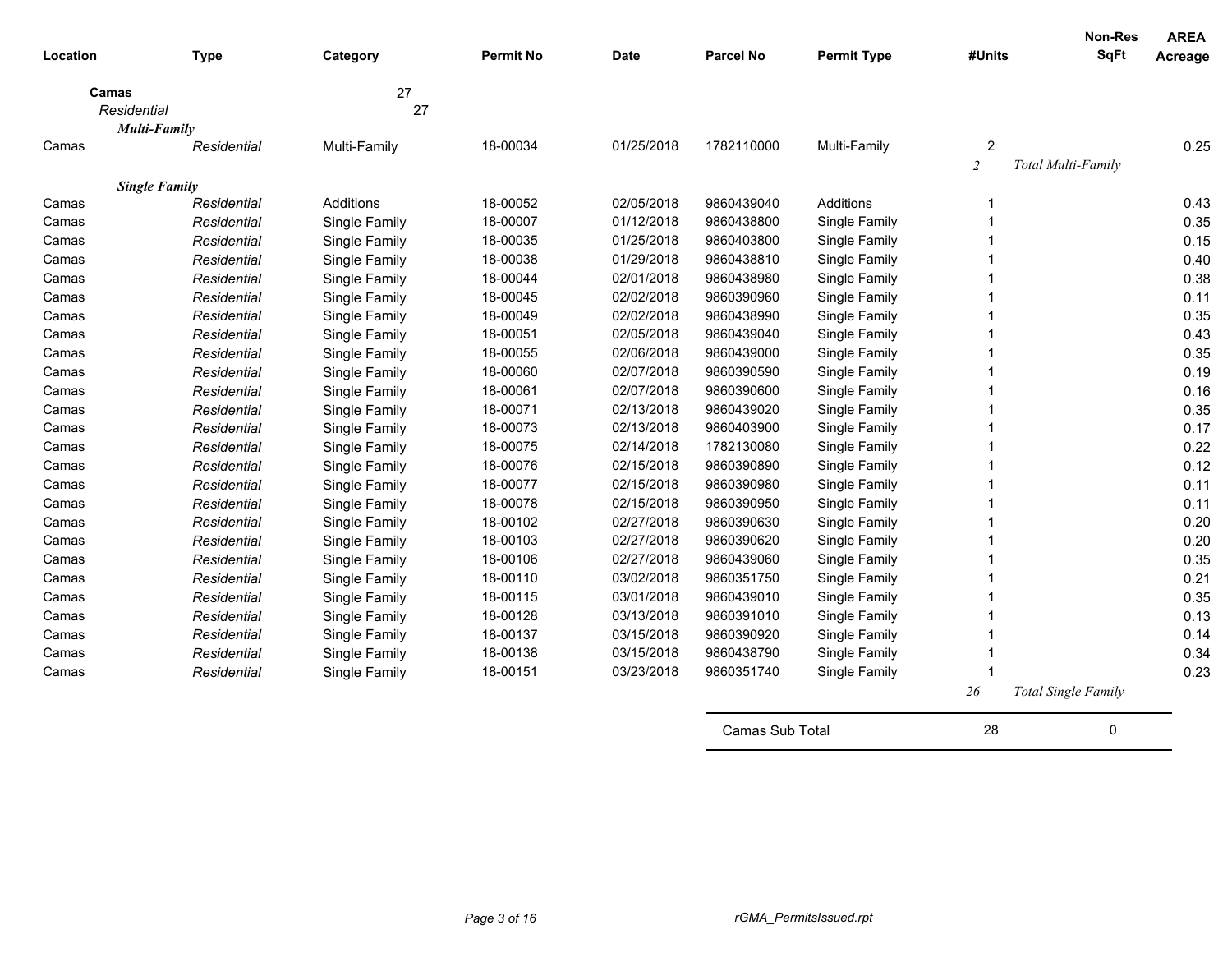| Location              | <b>Type</b>     | Category         | <b>Permit No</b> | Date       | <b>Parcel No</b>     | <b>Permit Type</b>       | #Units         | <b>Non-Res</b><br><b>SqFt</b> | <b>AREA</b><br>Acreage |
|-----------------------|-----------------|------------------|------------------|------------|----------------------|--------------------------|----------------|-------------------------------|------------------------|
| Ridgefield            |                 | 25               |                  |            |                      |                          |                |                               |                        |
| Non-Residential       |                 |                  |                  |            |                      |                          |                |                               |                        |
| Ridgefield            | Non-Residential | Other Commercial | COM-17-0061      | 02/20/2018 | 2140620000           | Other Commercial         |                | 1,020                         | 6.22                   |
|                       |                 |                  |                  |            |                      |                          |                | 1,020.00                      |                        |
| Residential           |                 | 24               |                  |            |                      |                          |                |                               |                        |
| <b>Single Family</b>  |                 |                  |                  |            |                      |                          |                |                               |                        |
| Ridgefield            | Residential     | Single Family    | BLD-17-0077      | 01/24/2018 | 9860413590           | Single Family            | -1             |                               | 0.14                   |
| Ridgefield            | Residential     | Single Family    | BLD-17-0080      | 01/24/2018 | 9860413580           | Single Family            |                |                               | 0.14                   |
| Ridgefield            | Residential     | Single Family    | BLD-17-0081      | 01/24/2018 | 9860413570           | Single Family            |                |                               | 0.14                   |
| Ridgefield            | Residential     | Single Family    | BLD-17-0092      | 01/24/2018 | 9860413610           | Single Family            |                |                               | 0.14                   |
| Ridgefield            | Residential     | Single Family    | BLD-17-0093      | 01/24/2018 | 9860413620           | Single Family            |                |                               | 0.14                   |
| Ridgefield            | Residential     | Single Family    | BLD-17-0094      | 01/24/2018 | 9860413600           | Single Family            |                |                               | 0.14                   |
| Ridgefield            | Residential     | Single Family    | BLD-17-0140      | 01/19/2018 | 9860438080           | Single Family            |                |                               | 0.24                   |
| Ridgefield            | Residential     | Single Family    | BLD-17-0141      | 02/02/2018 | 9860437910           | Single Family            |                |                               | 0.20                   |
| Ridgefield            | Residential     | Single Family    | BLD-18-0001      | 01/19/2018 | 9860438070           | Single Family            |                |                               | 0.21                   |
| Ridgefield            | Residential     | Single Family    | BLD-18-0010      | 02/08/2018 | 2158170000           | Single Family            |                |                               | 39.14                  |
| Ridgefield            | Residential     | Single Family    | BLD-18-0011      | 02/02/2018 | 9860437900           | Single Family            |                |                               | 0.23                   |
| Ridgefield            | Residential     | Single Family    | BLD-18-0016      | 02/09/2018 | 9860438040           | Single Family            |                |                               | 0.20                   |
| Ridgefield            | Residential     | Single Family    | BLD-18-0017      | 02/09/2018 | 9860438060           | Single Family            |                |                               | 0.20                   |
| Ridgefield            | Residential     | Single Family    | BLD-18-0023      | 03/16/2018 | 9860429000           | Single Family            |                |                               | 0.17                   |
| Ridgefield            | Residential     | Single Family    | BLD-18-0029      | 02/28/2018 | 9860438400           | Single Family            |                |                               | 0.25                   |
| Ridgefield            | Residential     | Single Family    | BLD-18-0030      | 02/28/2018 | 9860438430           | Single Family            |                |                               | 0.24                   |
| Ridgefield            | Residential     | Single Family    | BLD-18-0031      | 02/28/2018 | 9860438410           | Single Family            |                |                               | 0.24                   |
| Ridgefield            | Residential     | Single Family    | BLD-18-0032      | 02/28/2018 | 9860438420           | Single Family            |                |                               | 0.24                   |
| Ridgefield            | Residential     | Single Family    | BLD-18-0033      | 03/23/2018 | 0683181480           | Single Family            |                |                               | 0.28                   |
| Ridgefield            | Residential     | Single Family    | BLD-18-0034      | 03/13/2018 | 0683182460           | Single Family            |                |                               | 0.21                   |
| Ridgefield            | Residential     | Single Family    | BLD-18-0039      | 03/16/2018 | 9860429010           | Single Family            |                |                               | 0.17                   |
| Ridgefield            | Residential     | Single Family    | BLD-18-0041      | 03/28/2018 | 9860438150           | Single Family            |                |                               | 0.20                   |
| Ridgefield            | Residential     | Single Family    | BLD-18-0042      | 03/28/2018 | 9860438140           | Single Family            |                |                               | 0.19                   |
| Ridgefield            | Residential     | Single Family    | BLD-18-0047      | 03/29/2018 | 9860443100           | Single Family            |                |                               | 0.16                   |
|                       |                 |                  |                  |            |                      |                          | 24             | Total Single Family           |                        |
|                       |                 |                  |                  |            | Ridgefield Sub Total |                          | 24             | 1,020                         |                        |
|                       |                 |                  |                  |            |                      |                          |                |                               |                        |
| <b>Ridgefield UGA</b> |                 |                  |                  |            |                      |                          |                |                               |                        |
| Residential           |                 |                  |                  |            |                      |                          |                |                               |                        |
| <b>Single Family</b>  |                 |                  | NHC-2017-03906   | 02/07/2018 | 2158530000           |                          | -1             |                               |                        |
| Ridgefield UGA        | Residential     | Single Family    |                  |            |                      | Single Family            | $\overline{I}$ | <b>Total Single Family</b>    | 2.50                   |
|                       |                 |                  |                  |            |                      | Ridgefield UGA Sub Total | 1              | 0                             |                        |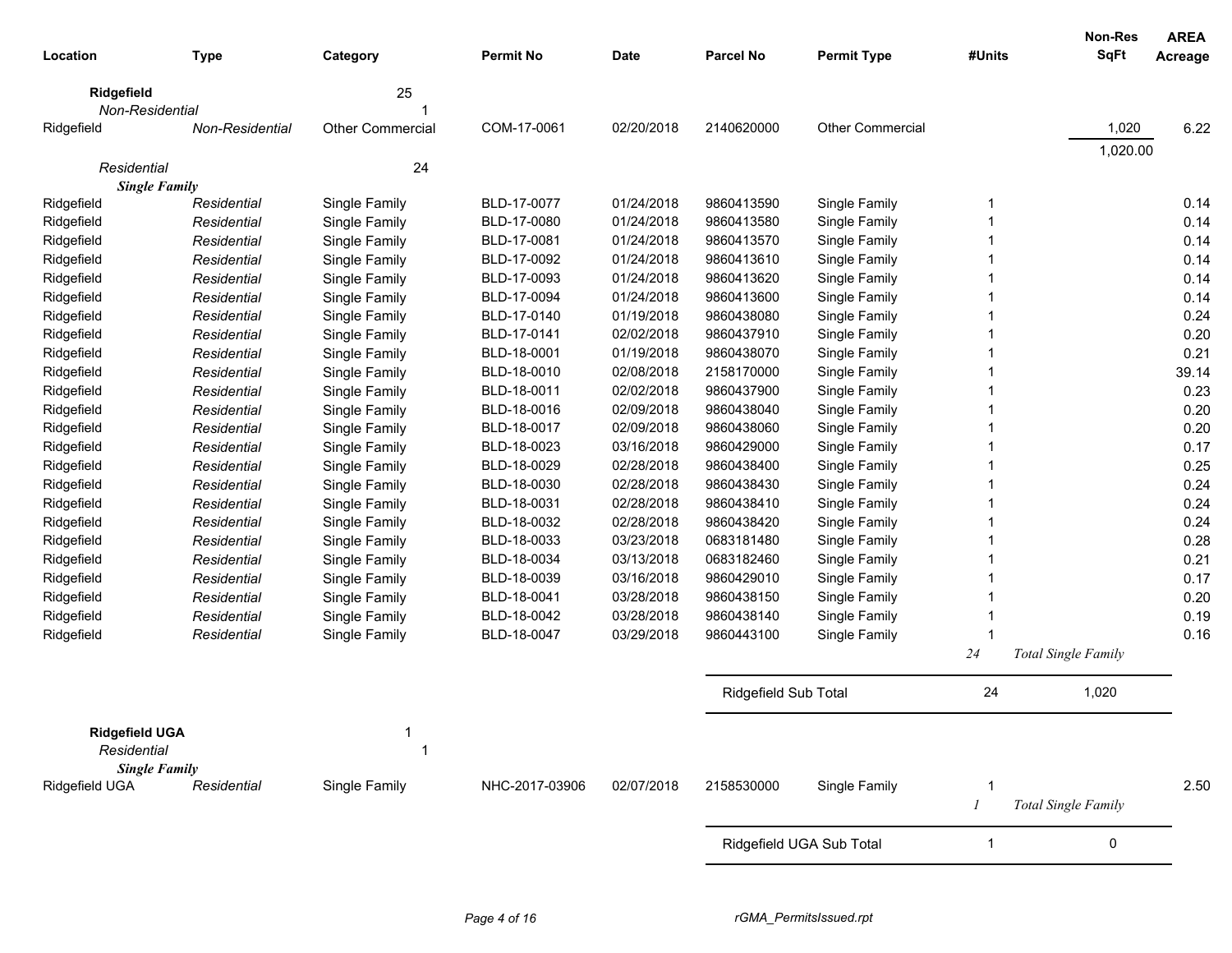|                      |                 |                         |                  |             |                  |                         |        | Non-Res            | <b>AREA</b> |
|----------------------|-----------------|-------------------------|------------------|-------------|------------------|-------------------------|--------|--------------------|-------------|
| Location             | <b>Type</b>     | Category                | <b>Permit No</b> | <b>Date</b> | <b>Parcel No</b> | <b>Permit Type</b>      | #Units | <b>SqFt</b>        | Acreage     |
| <b>Vancouver</b>     |                 | 70                      |                  |             |                  |                         |        |                    |             |
| Non-Residential      |                 | 3                       |                  |             |                  |                         |        |                    |             |
| Vancouver            | Non-Residential | <b>Other Commercial</b> | CMI-218331       | 02/14/2018  | 1591100000       | <b>Other Commercial</b> |        | 7,040              | 10.25       |
| Vancouver            | Non-Residential | <b>Other Commercial</b> | CMI-230500       | 01/29/2018  | 1605070050       | <b>Other Commercial</b> |        | 9,200              | 1.07        |
| Vancouver            | Non-Residential | <b>Other Commercial</b> | CMI-235443       | 02/13/2018  | 0379169650       | <b>Other Commercial</b> |        | 294                | 5.00        |
|                      |                 |                         |                  |             |                  |                         |        | 16,534.00          |             |
| Residential          |                 | 67                      |                  |             |                  |                         |        |                    |             |
| Multi-Family         |                 |                         |                  |             |                  |                         |        |                    |             |
| Vancouver            | Residential     | Duplex                  | RES-222259       | 02/16/2018  | 0379180300       | Duplex                  | -1     |                    | 0.20        |
| Vancouver            | Residential     | Duplex                  | RES-222260       | 02/16/2018  | 0379180280       | Duplex                  |        |                    | 0.20        |
| Vancouver            | Residential     | Duplex                  | RES-227517       | 02/14/2018  | 0373033100       | Duplex                  |        |                    | 0.17        |
| Vancouver            | Residential     | Duplex                  | RES-227662       | 03/15/2018  | 0010990000       | Duplex                  |        |                    | 0.22        |
| Vancouver            | Residential     | Duplex                  | RES-234015       | 02/12/2018  | 1586640000       | Duplex                  |        |                    | 0.11        |
| Vancouver            | Residential     | Multi-Family            | CMI-229284       | 01/16/2018  | 0294670770       | Multi-Family            | 24     |                    | 0.28        |
|                      |                 |                         |                  |             |                  |                         | $29\,$ | Total Multi-Family |             |
| <b>Single Family</b> |                 |                         |                  |             |                  |                         |        |                    |             |
| Vancouver            | Residential     | Mobile Home             | RES-230266       | 01/11/2018  | 1004240000       | Mobile Home             | -1     |                    | 0.21        |
| Vancouver            | Residential     | Mobile Home             | RES-232727       | 02/08/2018  | 0293380000       | Mobile Home             |        |                    | 0.25        |
| Vancouver            | Residential     | Mobile Home             | RES-233200       | 02/23/2018  | 1063617620       | Mobile Home             |        |                    | 0.21        |
| Vancouver            | Residential     | Mobile Home             | RES-234851       | 02/05/2018  | 6114000000       | Mobile Home             |        |                    | 0.00        |
| Vancouver            | Residential     | Single Family           | RES-226850       | 01/24/2018  | 1647860360       | Single Family           |        |                    | 0.23        |
| Vancouver            | Residential     | Single Family           | RES-227979       | 03/01/2018  | 1049670290       | Single Family           |        |                    | 0.06        |
| Vancouver            | Residential     | Single Family           | RES-229706       | 01/22/2018  | 9860430970       | Single Family           |        |                    | 0.10        |
| Vancouver            | Residential     | Single Family           | RES-230030       | 01/10/2018  | 0569900000       | Single Family           |        |                    | 0.05        |
| Vancouver            | Residential     | Single Family           | RES-230263       | 01/18/2018  | 0379106250       | Single Family           |        |                    | 0.23        |
| Vancouver            | Residential     | Single Family           | RES-230464       | 01/09/2018  | 9860432970       | Single Family           |        |                    | 0.16        |
| Vancouver            | Residential     | Single Family           | RES-231005       | 02/02/2018  | 1640430150       | Single Family           |        |                    | 0.18        |
| Vancouver            | Residential     | Single Family           | RES-231199       | 01/09/2018  | 9860432850       | Single Family           |        |                    | 0.14        |
| Vancouver            | Residential     | Single Family           | RES-231200       | 03/02/2018  | 9860432960       | Single Family           |        |                    | 0.14        |
| Vancouver            | Residential     | Single Family           | RES-231262       | 01/09/2018  | 9860432800       | Single Family           |        |                    | 0.12        |
| Vancouver            | Residential     | Single Family           | RES-231267       | 03/02/2018  | 9860433010       | Single Family           |        |                    | 0.15        |
| Vancouver            | Residential     | Single Family           | RES-231284       | 02/07/2018  | 9860432820       | Single Family           |        |                    | 0.14        |
| Vancouver            | Residential     | Single Family           | RES-231636       | 02/07/2018  | 9860432810       | Single Family           |        |                    | 0.13        |
| Vancouver            | Residential     | Single Family           | RES-231664       | 03/02/2018  | 9860432980       | Single Family           |        |                    | 0.16        |
| Vancouver            | Residential     | Single Family           | RES-231679       | 03/08/2018  | 1105621380       | Single Family           |        |                    | 0.23        |
| Vancouver            | Residential     | Single Family           | RES-231713       | 03/22/2018  | 0379188180       | Single Family           |        |                    | 0.17        |
| Vancouver            | Residential     | Single Family           | RES-231850       | 01/12/2018  | 9860334490       | Single Family           |        |                    | 0.16        |
| Vancouver            | Residential     | Single Family           | RES-232186       | 01/09/2018  | 9860422590       | Single Family           |        |                    | 0.08        |
| Vancouver            | Residential     | Single Family           | RES-232216       | 02/02/2018  | 9860422580       | Single Family           |        |                    | 0.07        |
| Vancouver            | Residential     | Single Family           | RES-232290       | 03/02/2018  | 9860433020       | Single Family           |        |                    | 0.14        |
| Vancouver            | Residential     | Single Family           | RES-232291       | 03/02/2018  | 9860432570       | Single Family           |        |                    | 0.14        |
| Vancouver            | Residential     | Single Family           | RES-232850       | 01/18/2018  | 9860422470       | Single Family           |        |                    | 0.08        |
| Vancouver            | Residential     | Single Family           | RES-232876       | 01/18/2018  | 9860422480       | Single Family           |        |                    | 0.07        |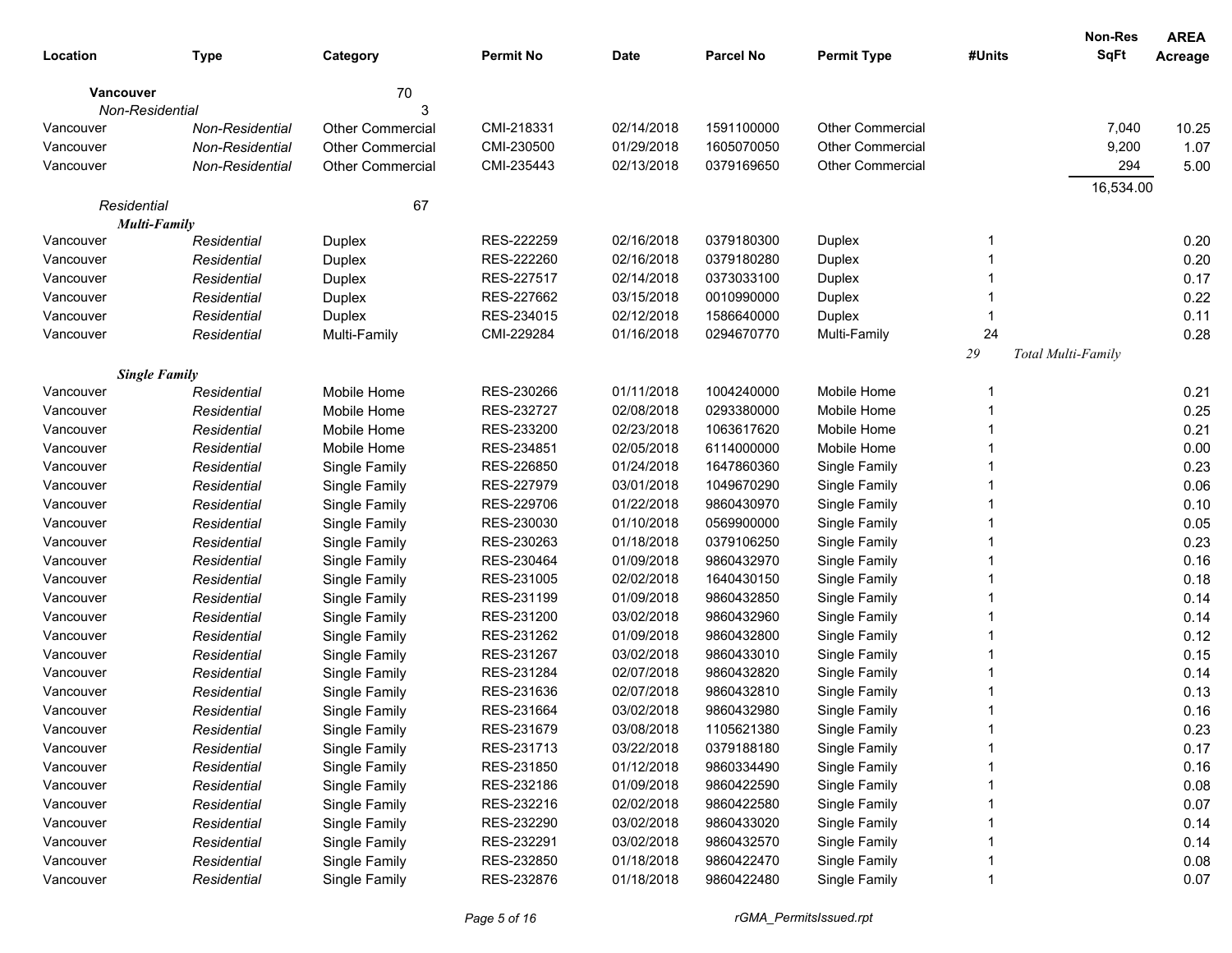| Location         | <b>Type</b>          | Category      | <b>Permit No</b> | Date       | <b>Parcel No</b>    | <b>Permit Type</b> | #Units | <b>Non-Res</b><br><b>SqFt</b> | <b>AREA</b><br><b>Acreage</b> |
|------------------|----------------------|---------------|------------------|------------|---------------------|--------------------|--------|-------------------------------|-------------------------------|
| <b>Vancouver</b> |                      | 70            |                  |            |                     |                    |        |                               |                               |
| Residential      |                      | 67            |                  |            |                     |                    |        |                               |                               |
|                  | <b>Single Family</b> |               |                  |            |                     |                    |        |                               |                               |
| Vancouver        | Residential          | Single Family | RES-233317       | 01/23/2018 | 9860432560          | Single Family      |        |                               | 0.14                          |
| Vancouver        | Residential          | Single Family | RES-233597       | 02/13/2018 | 9860432950          | Single Family      |        |                               | 0.14                          |
| Vancouver        | Residential          | Single Family | RES-233677       | 02/26/2018 | 9860292750          | Single Family      |        |                               | 0.06                          |
| Vancouver        | Residential          | Single Family | RES-233701       | 02/26/2018 | 9860292770          | Single Family      |        |                               | 0.05                          |
| Vancouver        | Residential          | Single Family | RES-233720       | 02/26/2018 | 9860292760          | Single Family      |        |                               | 0.03                          |
| Vancouver        | Residential          | Single Family | RES-233736       | 03/13/2018 | 9860441390          | Single Family      |        |                               | 0.04                          |
| Vancouver        | Residential          | Single Family | RES-233737       | 03/14/2018 | 9860441380          | Single Family      |        |                               | 0.04                          |
| Vancouver        | Residential          | Single Family | RES-233767       | 03/12/2018 | 9860441400          | Single Family      |        |                               | 0.05                          |
| Vancouver        | Residential          | Single Family | RES-233769       | 03/01/2018 | 9860441410          | Single Family      |        |                               | 0.06                          |
| Vancouver        | Residential          | Single Family | RES-233778       | 03/13/2018 | 9860441370          | Single Family      |        |                               | 0.09                          |
| Vancouver        | Residential          | Single Family | RES-233780       | 03/01/2018 | 9860441430          | Single Family      |        |                               | 0.09                          |
| Vancouver        | Residential          | Single Family | RES-233781       | 03/01/2018 | 9860441420          | Single Family      |        |                               | 0.05                          |
| Vancouver        | Residential          | Single Family | RES-234026       | 03/14/2018 | 0379108310          | Single Family      |        |                               | 0.15                          |
| Vancouver        | Residential          | Single Family | RES-234233       | 03/08/2018 | 9860422850          | Single Family      |        |                               | 0.05                          |
| Vancouver        | Residential          | Single Family | RES-234255       | 02/02/2018 | 9860422840          | Single Family      |        |                               | 0.07                          |
| Vancouver        | Residential          | Single Family | RES-234256       | 03/12/2018 | 9860422860          | Single Family      |        |                               | 0.05                          |
| Vancouver        | Residential          | Single Family | RES-234257       | 02/08/2018 | 9860422870          | Single Family      |        |                               | 0.10                          |
| Vancouver        | Residential          | Single Family | RES-234689       | 03/26/2018 | 9860422810          | Single Family      |        |                               | 0.06                          |
| Vancouver        | Residential          | Single Family | RES-234708       | 03/14/2018 | 9860422780          | Single Family      |        |                               | 0.08                          |
| Vancouver        | Residential          | Single Family | RES-234711       | 03/14/2018 | 9860422820          | Single Family      |        |                               | 0.05                          |
| Vancouver        | Residential          | Single Family | RES-234712       | 03/12/2018 | 9860422830          | Single Family      |        |                               | 0.08                          |
| Vancouver        | Residential          | Single Family | RES-234783       | 03/01/2018 | 9860433030          | Single Family      |        |                               | 0.14                          |
| Vancouver        | Residential          | Single Family | RES-234786       | 03/15/2018 | 9860433100          | Single Family      |        |                               | 0.16                          |
| Vancouver        | Residential          | Single Family | RES-234946       | 03/01/2018 | 1049670280          | Single Family      |        |                               | 0.06                          |
| Vancouver        | Residential          | Single Family | RES-235069       | 03/05/2018 | 9860444400          | Single Family      |        |                               | 0.09                          |
| Vancouver        | Residential          | Single Family | RES-235461       | 03/02/2018 | 9860433080          | Single Family      |        |                               | 0.14                          |
| Vancouver        | Residential          | Single Family | RES-235916       | 03/09/2018 | 0379185120          | Single Family      |        |                               | 0.42                          |
| Vancouver        | Residential          | Single Family | RES-235924       | 03/21/2018 | 9860433000          | Single Family      |        |                               | 0.14                          |
| Vancouver        | Residential          | Single Family | RES-235956       | 03/21/2018 | 9860432770          | Single Family      |        |                               | 0.14                          |
| Vancouver        | Residential          | Single Family | RES-236194       | 03/21/2018 | 9860432680          | Single Family      |        |                               | 0.15                          |
| Vancouver        | Residential          | Single Family | RES-236213       | 03/22/2018 | 9860432580          | Single Family      |        |                               | 0.12                          |
| Vancouver        | Residential          | Single Family | RES-236435       | 03/22/2018 | 9860432910          | Single Family      |        |                               | 0.12                          |
| Vancouver        | Residential          | Single Family | RES-236529       | 03/29/2018 | 0362572300          | Single Family      |        |                               | 0.15                          |
| Vancouver        | Residential          | Single Family | RES-237187       | 03/30/2018 | 9860432860          | Single Family      | -1     |                               | 0.14                          |
|                  |                      |               |                  |            |                     |                    | 61     | <b>Total Single Family</b>    |                               |
|                  |                      |               |                  |            | Vancouver Sub Total |                    | 90     | 16,534                        |                               |
| Vancouver UGA    |                      | 230           |                  |            |                     |                    |        |                               |                               |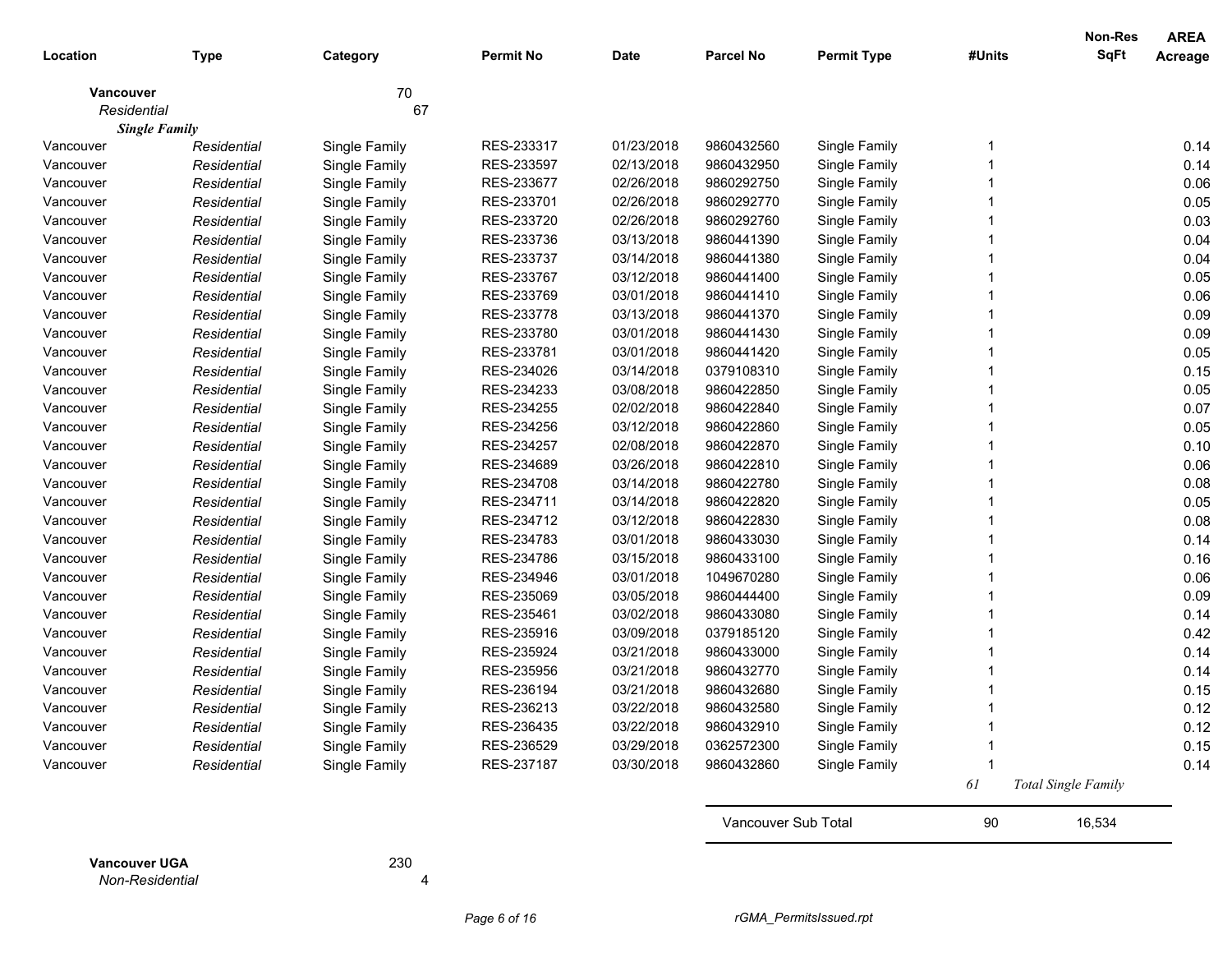|                      |                 |                         |                  |             |                  |                         |           | Non-Res                   | <b>AREA</b> |
|----------------------|-----------------|-------------------------|------------------|-------------|------------------|-------------------------|-----------|---------------------------|-------------|
| Location             | <b>Type</b>     | Category                | <b>Permit No</b> | <b>Date</b> | <b>Parcel No</b> | <b>Permit Type</b>      | #Units    | <b>SqFt</b>               | Acreage     |
| <b>Vancouver UGA</b> |                 | 230                     |                  |             |                  |                         |           |                           |             |
| Non-Residential      |                 |                         |                  |             |                  |                         |           |                           |             |
| Vancouver UGA        | Non-Residential | Industrial              | COM2017-00322    | 02/01/2018  | 1195350000       | Industrial              |           | 6,750                     | 1.96        |
| Vancouver UGA        | Non-Residential | Office                  | COM2017-00394    | 01/10/2018  | 9860352390       | Office                  |           | 3,630                     | 0.40        |
| Vancouver UGA        | Non-Residential | <b>Other Commercial</b> | COM2017-00169    | 01/02/2018  | 1178950300       | <b>Other Commercial</b> |           | 3,580                     | 5.19        |
| Vancouver UGA        | Non-Residential | <b>Other Commercial</b> | COM2017-00260    | 01/16/2018  | 1549200000       | <b>Other Commercial</b> |           | 2,500                     | 1.03        |
|                      |                 |                         |                  |             |                  |                         |           | 16,460.00                 |             |
| Residential          |                 | 226                     |                  |             |                  |                         |           |                           |             |
| <b>Multi-Family</b>  |                 |                         |                  |             |                  |                         |           |                           |             |
| Vancouver UGA        | Residential     | Duplex                  | NHC-2017-04565   | 03/13/2018  | 9860422180       | Duplex                  | 2         |                           | 0.14        |
| Vancouver UGA        | Residential     | Multi-Family            | MFR2016-00052    | 02/13/2018  | 1449640000       | Multi-Family            | 24        |                           | 11.52       |
| Vancouver UGA        | Residential     | Multi-Family            | MFR2016-00053    | 02/13/2018  | 1449640000       | Multi-Family            | 24        |                           | 11.52       |
|                      |                 |                         |                  |             |                  |                         | $5\theta$ | <b>Total Multi-Family</b> |             |
| <b>Single Family</b> |                 |                         |                  |             |                  |                         |           |                           |             |
| Vancouver UGA        | Residential     | Additions               | RES2017-00619    | 03/05/2018  | 1055283220       | Additions               |           |                           | 0.21        |
| Vancouver UGA        | Residential     | Single Family           | ADS-2017-00009   | 03/13/2018  | 9860422250       | Single Family           |           |                           | 0.13        |
| Vancouver UGA        | Residential     | Single Family           | ADS-2018-00079   | 03/08/2018  | 1178955240       | Single Family           |           |                           | 0.19        |
| Vancouver UGA        | Residential     | Single Family           | NHC-2017-01731   | 01/10/2018  | 9860388270       | Single Family           |           |                           | 0.17        |
| Vancouver UGA        | Residential     | Single Family           | NHC-2017-02368   | 02/13/2018  | 9860406700       | Single Family           |           |                           | 0.17        |
| Vancouver UGA        | Residential     | Single Family           | NHC-2017-02910   | 01/19/2018  | 1570990000       | Single Family           |           |                           | 0.50        |
| Vancouver UGA        | Residential     | Single Family           | NHC-2017-03358   | 01/17/2018  | 9860417410       | Single Family           |           |                           | 0.24        |
| Vancouver UGA        | Residential     | Single Family           | NHC-2017-03386   | 02/15/2018  | 9860382970       | Single Family           |           |                           | 0.06        |
| Vancouver UGA        | Residential     | Single Family           | NHC-2017-03389   | 02/15/2018  | 9860382980       | Single Family           |           |                           | 0.04        |
| Vancouver UGA        | Residential     | Single Family           | NHC-2017-03392   | 02/15/2018  | 9860382990       | Single Family           |           |                           | 0.04        |
| Vancouver UGA        | Residential     | Single Family           | NHC-2017-03393   | 02/15/2018  | 9860383000       | Single Family           |           |                           | 0.06        |
| Vancouver UGA        | Residential     | Single Family           | NHC-2017-03416   | 03/14/2018  | 9860383060       | Single Family           |           |                           | 0.06        |
| Vancouver UGA        | Residential     | Single Family           | NHC-2017-03420   | 03/14/2018  | 9860383070       | Single Family           |           |                           | 0.05        |
| Vancouver UGA        | Residential     | Single Family           | NHC-2017-03421   | 03/14/2018  | 9860383080       | Single Family           |           |                           | 0.06        |
| Vancouver UGA        | Residential     | Single Family           | NHC-2017-03464   | 02/05/2018  | 9860376490       | Single Family           |           |                           | 0.17        |
| Vancouver UGA        | Residential     | Single Family           | NHC-2017-03507   | 02/13/2018  | 9860419630       | Single Family           |           |                           | 0.17        |
| Vancouver UGA        | Residential     | Single Family           | NHC-2017-03777   | 03/14/2018  | 9860383010       | Single Family           |           |                           | 0.06        |
| Vancouver UGA        | Residential     | Single Family           | NHC-2017-03778   | 03/14/2018  | 9860383020       | Single Family           |           |                           | 0.05        |
| Vancouver UGA        | Residential     | Single Family           | NHC-2017-03780   | 03/14/2018  | 9860383030       | Single Family           |           |                           | 0.06        |
| Vancouver UGA        | Residential     | Single Family           | NHC-2017-03940   | 01/23/2018  | 9860383040       | Single Family           |           |                           | 0.06        |
| Vancouver UGA        | Residential     | Single Family           | NHC-2017-03941   | 01/23/2018  | 9860383050       | Single Family           |           |                           | 0.06        |
| Vancouver UGA        | Residential     | Single Family           | NHC-2017-04139   | 03/05/2018  | 9860416490       | Single Family           |           |                           | 0.07        |
| Vancouver UGA        | Residential     | Single Family           | NHC-2017-04341   | 03/13/2018  | 9860283050       | Single Family           |           |                           | 0.11        |
| Vancouver UGA        | Residential     | Single Family           | NHC-2017-04414   | 02/02/2018  | 9860416610       | Single Family           |           |                           | 0.10        |
| Vancouver UGA        | Residential     | Single Family           | NHC-2017-04443   | 02/02/2018  | 9860416630       | Single Family           |           |                           | 0.06        |
| Vancouver UGA        | Residential     | Single Family           | NHC-2017-04446   | 02/09/2018  | 9860416620       | Single Family           |           |                           | 0.06        |
| Vancouver UGA        | Residential     | Single Family           | NHC-2017-04508   | 01/16/2018  | 1882340000       | Single Family           |           |                           | 3.66        |
| Vancouver UGA        | Residential     | Single Family           | NHC-2017-04646   | 01/22/2018  | 1889370000       | Single Family           |           |                           | 1.90        |
| Vancouver UGA        | Residential     | Single Family           | NHC-2017-04727   | 02/20/2018  | 9860412610       | Single Family           |           |                           | 0.15        |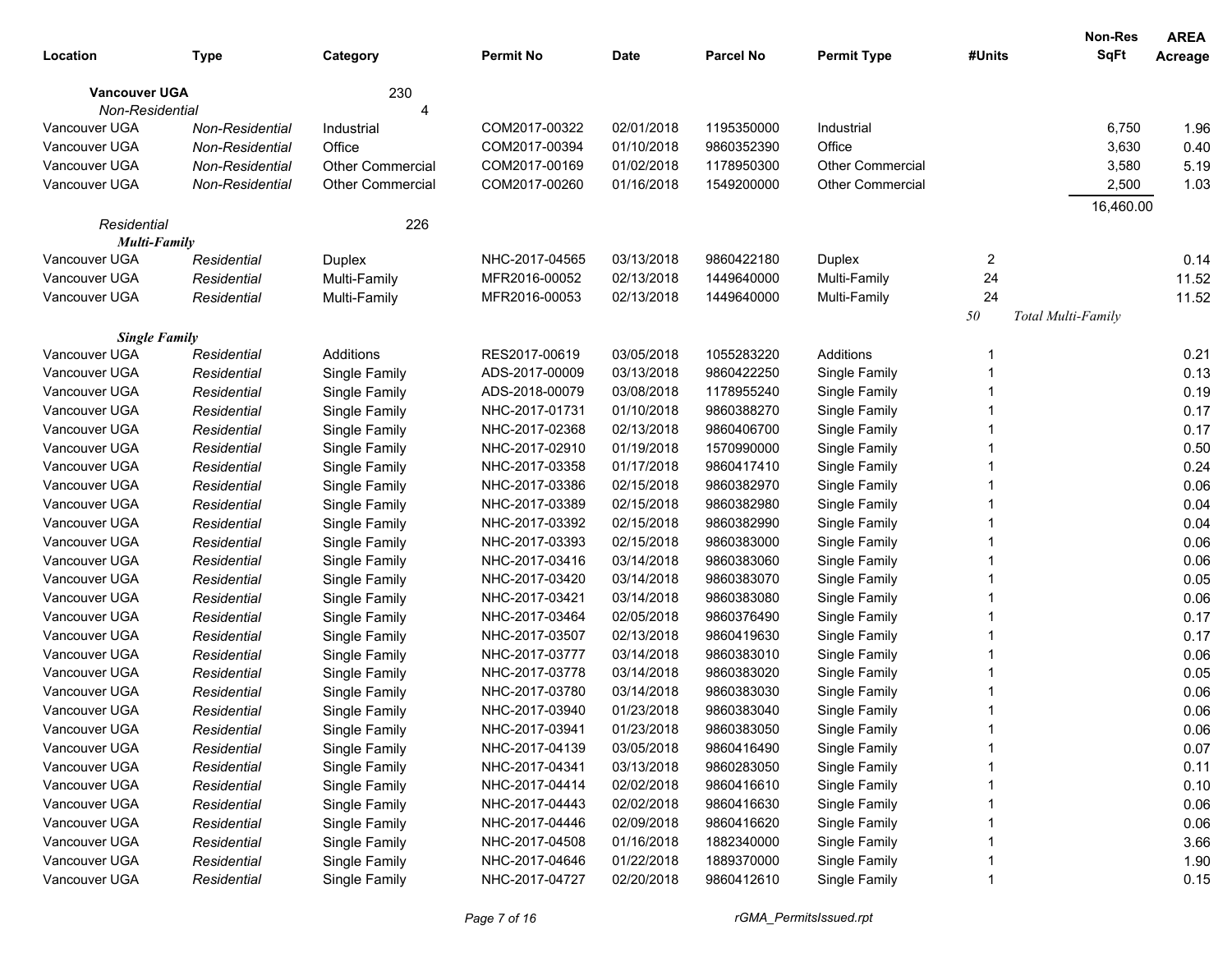|                      |             |               |                |             |                  |                    |        | Non-Res     | <b>AREA</b> |
|----------------------|-------------|---------------|----------------|-------------|------------------|--------------------|--------|-------------|-------------|
| Location             | Type        | Category      | Permit No      | <b>Date</b> | <b>Parcel No</b> | <b>Permit Type</b> | #Units | <b>SqFt</b> | Acreage     |
| <b>Vancouver UGA</b> |             | 230           |                |             |                  |                    |        |             |             |
| Residential          |             | 226           |                |             |                  |                    |        |             |             |
| <b>Single Family</b> |             |               |                |             |                  |                    |        |             |             |
| Vancouver UGA        | Residential | Single Family | NHC-2017-04809 | 02/05/2018  | 9860376460       | Single Family      |        |             | 0.13        |
| Vancouver UGA        | Residential | Single Family | NHC-2017-04863 | 01/16/2018  | 1450080000       | Single Family      |        |             | 0.15        |
| Vancouver UGA        | Residential | Single Family | NHC-2017-04959 | 03/20/2018  | 9860317240       | Single Family      |        |             | 0.10        |
| Vancouver UGA        | Residential | Single Family | NHC-2017-05010 | 03/01/2018  | 9860406770       | Single Family      |        |             | 0.17        |
| Vancouver UGA        | Residential | Single Family | NHC-2017-05202 | 02/28/2018  | 9860412730       | Single Family      |        |             | 0.18        |
| Vancouver UGA        | Residential | Single Family | NHC-2017-05230 | 01/02/2018  | 9860403170       | Single Family      |        |             | 0.17        |
| Vancouver UGA        | Residential | Single Family | NHC-2017-05277 | 01/02/2018  | 9860335520       | Single Family      |        |             | 0.15        |
| Vancouver UGA        | Residential | Single Family | NHC-2017-05311 | 01/25/2018  | 0979960000       | Single Family      |        |             | 0.50        |
| Vancouver UGA        | Residential | Single Family | NHC-2017-05368 | 03/19/2018  | 9860412180       | Single Family      |        |             | 0.16        |
| Vancouver UGA        | Residential | Single Family | NHC-2017-05430 | 01/24/2018  | 9860401330       | Single Family      |        |             | 0.10        |
| Vancouver UGA        | Residential | Single Family | NHC-2017-05451 | 01/31/2018  | 9860385530       | Single Family      |        |             | 0.17        |
| Vancouver UGA        | Residential | Single Family | NHC-2017-05494 | 01/10/2018  | 9860433780       | Single Family      |        |             | 0.13        |
| Vancouver UGA        | Residential | Single Family | NHC-2017-05528 | 02/02/2018  | 9860327510       | Single Family      |        |             | 0.17        |
| Vancouver UGA        | Residential | Single Family | NHC-2017-05533 | 02/01/2018  | 9860327520       | Single Family      |        |             | 0.17        |
| Vancouver UGA        | Residential | Single Family | NHC-2017-05570 | 01/25/2018  | 1450450000       | Single Family      |        |             | 0.24        |
| Vancouver UGA        | Residential | Single Family | NHC-2017-05572 | 01/24/2018  | 9860401440       | Single Family      |        |             | 0.10        |
| Vancouver UGA        | Residential | Single Family | NHC-2017-05589 | 02/06/2018  | 9860434020       | Single Family      |        |             | 0.15        |
| Vancouver UGA        | Residential | Single Family | NHC-2017-05605 | 02/01/2018  | 1480740000       | Single Family      |        |             | 0.23        |
| Vancouver UGA        | Residential | Single Family | NHC-2017-05607 | 01/08/2018  | 9860392000       | Single Family      |        |             | 0.16        |
| Vancouver UGA        | Residential | Single Family | NHC-2017-05621 | 03/08/2018  | 1181410480       | Single Family      |        |             | 0.08        |
| Vancouver UGA        | Residential | Single Family | NHC-2017-05648 | 01/16/2018  | 9860427520       | Single Family      |        |             | 0.19        |
| Vancouver UGA        | Residential | Single Family | NHC-2017-05670 | 03/13/2018  | 9860422250       | Single Family      |        |             | 0.13        |
| Vancouver UGA        | Residential | Single Family | NHC-2017-05698 | 01/31/2018  | 9860378040       | Single Family      |        |             | 0.07        |
| Vancouver UGA        | Residential | Single Family | NHC-2017-05711 | 01/22/2018  | 9860413140       | Single Family      |        |             | 0.21        |
| Vancouver UGA        | Residential | Single Family | NHC-2017-05741 | 01/08/2018  | 9860378160       | Single Family      |        |             | 0.07        |
| Vancouver UGA        | Residential | Single Family | NHC-2017-05765 | 01/26/2018  | 9860421740       | Single Family      |        |             | 0.37        |
| Vancouver UGA        | Residential | Single Family | NHC-2017-05773 | 01/24/2018  | 9860401220       | Single Family      |        |             | 0.10        |
| Vancouver UGA        | Residential | Single Family | NHC-2017-05816 | 01/19/2018  | 9860440930       | Single Family      |        |             | 0.10        |
| Vancouver UGA        | Residential | Single Family | NHC-2017-05840 | 01/03/2018  | 9860434040       | Single Family      |        |             | 0.11        |
| Vancouver UGA        | Residential | Single Family | NHC-2017-05862 | 03/30/2018  | 9860401620       | Single Family      |        |             | 0.09        |
| Vancouver UGA        | Residential | Single Family | NHC-2017-05949 | 02/05/2018  | 9860413320       | Single Family      |        |             | 0.23        |
| Vancouver UGA        | Residential | Single Family | NHC-2017-06010 | 01/04/2018  | 9860437480       | Single Family      |        |             | 0.13        |
| Vancouver UGA        | Residential | Single Family | NHC-2017-06040 | 03/05/2018  | 9860412260       | Single Family      |        |             | 0.14        |
| Vancouver UGA        | Residential | Single Family | NHC-2017-06067 | 03/16/2018  | 9860408440       | Single Family      |        |             | 0.13        |
| Vancouver UGA        | Residential | Single Family | NHC-2017-06071 | 01/04/2018  | 9860437070       | Single Family      |        |             | 0.12        |
| Vancouver UGA        | Residential | Single Family | NHC-2017-06073 | 01/03/2018  | 9860408330       | Single Family      |        |             | 0.13        |
| Vancouver UGA        | Residential | Single Family | NHC-2017-06131 | 01/19/2018  | 9860440950       | Single Family      |        |             | 0.13        |
| Vancouver UGA        | Residential | Single Family | NHC-2017-06132 | 01/22/2018  | 9860440940       | Single Family      |        |             | 0.10        |
| Vancouver UGA        | Residential | Single Family | NHC-2017-06135 | 02/13/2018  | 9860359680       | Single Family      |        |             | 0.24        |
| Vancouver UGA        | Residential | Single Family | NHC-2017-06137 | 02/23/2018  | 9860412900       | Single Family      |        |             | 0.29        |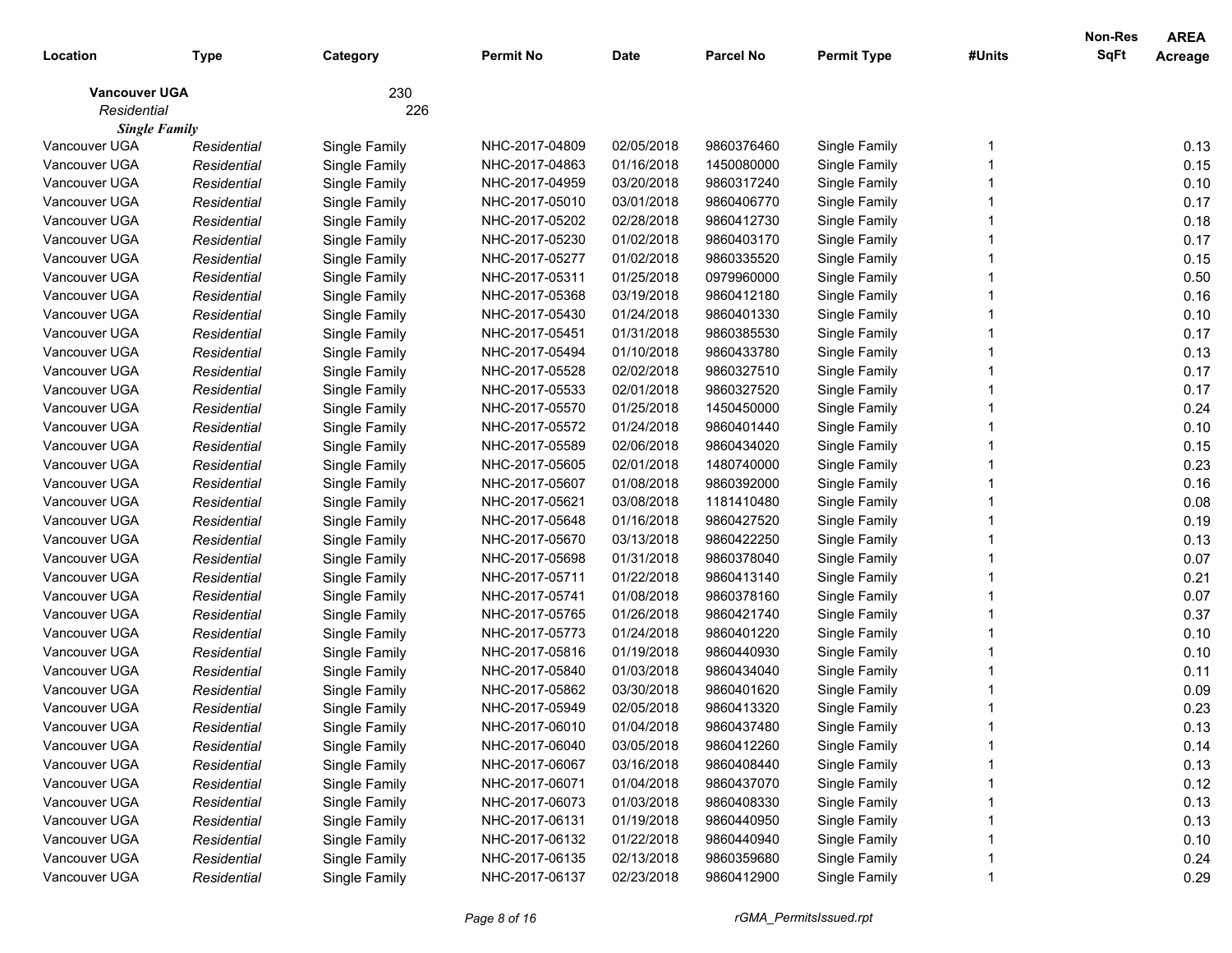|                      |             |               |                  |             |                  |                    |        | <b>Non-Res</b> | <b>AREA</b> |
|----------------------|-------------|---------------|------------------|-------------|------------------|--------------------|--------|----------------|-------------|
| Location             | Type        | Category      | <b>Permit No</b> | <b>Date</b> | <b>Parcel No</b> | <b>Permit Type</b> | #Units | <b>SqFt</b>    | Acreage     |
| <b>Vancouver UGA</b> |             | 230           |                  |             |                  |                    |        |                |             |
| Residential          |             | 226           |                  |             |                  |                    |        |                |             |
| <b>Single Family</b> |             |               |                  |             |                  |                    |        |                |             |
| Vancouver UGA        | Residential | Single Family | NHC-2017-06138   | 01/22/2018  | 9860440920       | Single Family      |        |                | 0.09        |
| Vancouver UGA        | Residential | Single Family | NHC-2017-06142   | 01/05/2018  | 9860433930       | Single Family      |        |                | 0.19        |
| Vancouver UGA        | Residential | Single Family | NHC-2017-06145   | 01/05/2018  | 9860433970       | Single Family      |        |                | 0.12        |
| Vancouver UGA        | Residential | Single Family | NHC-2017-06162   | 01/08/2018  | 9860435600       | Single Family      |        |                | 0.07        |
| Vancouver UGA        | Residential | Single Family | NHC-2017-06165   | 01/02/2018  | 9860435620       | Single Family      |        |                | 0.07        |
| Vancouver UGA        | Residential | Single Family | NHC-2017-06166   | 01/02/2018  | 9860401660       | Single Family      |        |                | 0.10        |
| Vancouver UGA        | Residential | Single Family | NHC-2017-06168   | 01/08/2018  | 9860435630       | Single Family      |        |                | 0.07        |
| Vancouver UGA        | Residential | Single Family | NHC-2017-06170   | 01/19/2018  | 9860435610       | Single Family      |        |                | 0.07        |
| Vancouver UGA        | Residential | Single Family | NHC-2017-06172   | 01/03/2018  | 9860435550       | Single Family      |        |                | 0.08        |
| Vancouver UGA        | Residential | Single Family | NHC-2017-06174   | 01/08/2018  | 9860435560       | Single Family      |        |                | 0.08        |
| Vancouver UGA        | Residential | Single Family | NHC-2017-06178   | 02/02/2018  | 9860435580       | Single Family      |        |                | 0.08        |
| Vancouver UGA        | Residential | Single Family | NHC-2017-06193   | 01/05/2018  | 9860434050       | Single Family      |        |                | 0.12        |
| Vancouver UGA        | Residential | Single Family | NHC-2017-06194   | 01/05/2018  | 9860433940       | Single Family      |        |                | 0.19        |
| Vancouver UGA        | Residential | Single Family | NHC-2017-06219   | 01/05/2018  | 9860433760       | Single Family      |        |                | 0.13        |
| Vancouver UGA        | Residential | Single Family | NHC-2017-06220   | 01/05/2018  | 9860433820       | Single Family      |        |                | 0.12        |
| Vancouver UGA        | Residential | Single Family | NHC-2017-06225   | 02/05/2018  | 9860433380       | Single Family      |        |                | 0.13        |
| Vancouver UGA        | Residential | Single Family | NHC-2017-06228   | 01/02/2018  | 9860401370       | Single Family      |        |                | 0.11        |
| Vancouver UGA        | Residential | Single Family | NHC-2017-06251   | 01/08/2018  | 9860421530       | Single Family      |        |                | 0.24        |
| Vancouver UGA        | Residential | Single Family | NHC-2017-06254   | 01/11/2018  | 9860421540       | Single Family      |        |                | 0.24        |
| Vancouver UGA        | Residential | Single Family | NHC-2017-06255   | 02/06/2018  | 1541650000       | Single Family      |        |                | 0.24        |
| Vancouver UGA        | Residential | Single Family | NHC-2017-06258   | 01/05/2018  | 9860406910       | Single Family      |        |                | 0.18        |
| Vancouver UGA        | Residential | Single Family | NHC-2017-06260   | 02/13/2018  | 9860413440       | Single Family      |        |                | 0.24        |
| Vancouver UGA        | Residential | Single Family | NHC-2017-06268   | 02/28/2018  | 9860412360       | Single Family      |        |                | 0.13        |
| Vancouver UGA        | Residential | Single Family | NHC-2017-06270   | 02/28/2018  | 9860412350       | Single Family      |        |                | 0.14        |
| Vancouver UGA        | Residential | Single Family | NHC-2017-06291   | 01/29/2018  | 9860401790       | Single Family      |        |                | 0.11        |
| Vancouver UGA        | Residential | Single Family | NHC-2017-06303   | 01/30/2018  | 9860421560       | Single Family      |        |                | 0.24        |
| Vancouver UGA        | Residential | Single Family | NHC-2017-06305   | 02/20/2018  | 9860377980       | Single Family      |        |                | 0.07        |
| Vancouver UGA        | Residential | Single Family | NHC-2017-06306   | 01/03/2018  | 9860421550       | Single Family      |        |                | 0.26        |
| Vancouver UGA        | Residential | Single Family | NHC-2017-06324   | 01/08/2018  | 9860418980       | Single Family      |        |                | 0.11        |
| Vancouver UGA        | Residential | Single Family | NHC-2017-06332   | 01/19/2018  | 9860433950       | Single Family      |        |                | 0.16        |
| Vancouver UGA        | Residential | Single Family | NHC-2017-06335   | 01/11/2018  | 9860433960       | Single Family      |        |                | 0.13        |
| Vancouver UGA        | Residential | Single Family | NHC-2018-00005   | 02/02/2018  | 9860400220       | Single Family      |        |                | 0.12        |
| Vancouver UGA        | Residential | Single Family | NHC-2018-00009   | 01/08/2018  | 9860408180       | Single Family      |        |                | 0.14        |
| Vancouver UGA        | Residential | Single Family | NHC-2018-00010   | 01/19/2018  | 9860434070       | Single Family      |        |                | 0.12        |
| Vancouver UGA        | Residential | Single Family | NHC-2018-00012   | 03/02/2018  | 9860434030       | Single Family      |        |                | 0.13        |
| Vancouver UGA        | Residential | Single Family | NHC-2018-00018   | 01/17/2018  | 9860437470       | Single Family      |        |                | 0.13        |
| Vancouver UGA        | Residential | Single Family | NHC-2018-00019   | 03/01/2018  | 9860409510       | Single Family      |        |                | 0.13        |
| Vancouver UGA        | Residential | Single Family | NHC-2018-00020   | 01/08/2018  | 9860401590       | Single Family      |        |                | 0.09        |
| Vancouver UGA        | Residential | Single Family | NHC-2018-00024   | 01/12/2018  | 9860421270       | Single Family      |        |                | 0.25        |
| Vancouver UGA        | Residential | Single Family | NHC-2018-00026   | 01/18/2018  | 9860399910       | Single Family      |        |                | 0.13        |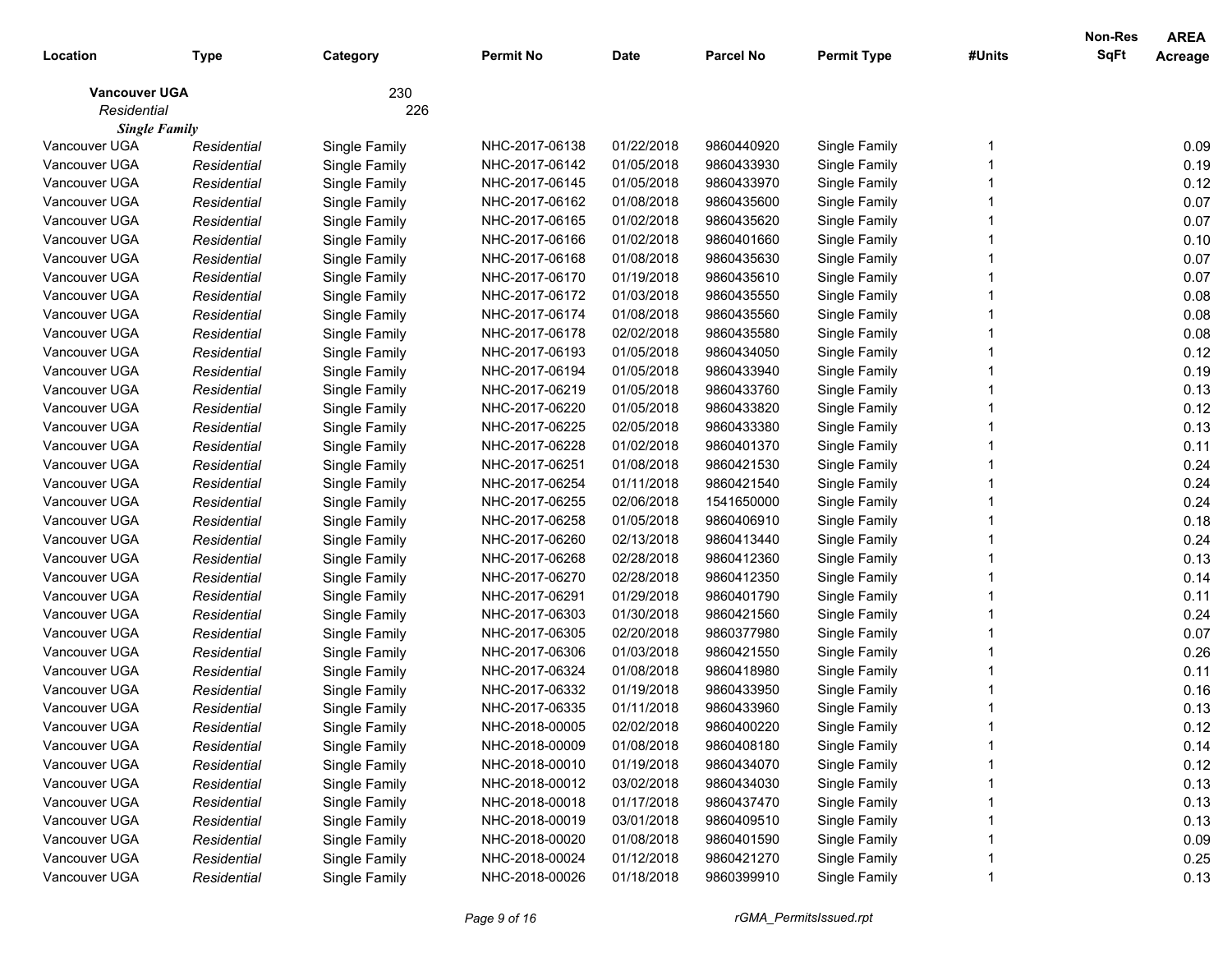|                      |             |               |                |             |                  |                    |        | Non-Res     | <b>AREA</b> |
|----------------------|-------------|---------------|----------------|-------------|------------------|--------------------|--------|-------------|-------------|
| Location             | Type        | Category      | Permit No      | <b>Date</b> | <b>Parcel No</b> | <b>Permit Type</b> | #Units | <b>SqFt</b> | Acreage     |
| <b>Vancouver UGA</b> |             | 230           |                |             |                  |                    |        |             |             |
| Residential          |             | 226           |                |             |                  |                    |        |             |             |
| <b>Single Family</b> |             |               |                |             |                  |                    |        |             |             |
| Vancouver UGA        | Residential | Single Family | NHC-2018-00027 | 01/18/2018  | 9860399920       | Single Family      |        |             | 0.13        |
| Vancouver UGA        | Residential | Single Family | NHC-2018-00037 | 02/02/2018  | 9860435540       | Single Family      |        |             | 0.12        |
| Vancouver UGA        | Residential | Single Family | NHC-2018-00041 | 02/20/2018  | 9860377730       | Single Family      |        |             | 0.07        |
| Vancouver UGA        | Residential | Single Family | NHC-2018-00042 | 03/14/2018  | 9860378000       | Single Family      |        |             | 0.07        |
| Vancouver UGA        | Residential | Single Family | NHC-2018-00044 | 02/02/2018  | 9860392800       | Single Family      |        |             | 0.14        |
| Vancouver UGA        | Residential | Single Family | NHC-2018-00063 | 01/23/2018  | 9860437460       | Single Family      |        |             | 0.12        |
| Vancouver UGA        | Residential | Single Family | NHC-2018-00064 | 01/23/2018  | 9860433520       | Single Family      |        |             | 0.11        |
| Vancouver UGA        | Residential | Single Family | NHC-2018-00065 | 01/24/2018  | 9860419130       | Single Family      |        |             | 0.12        |
| Vancouver UGA        | Residential | Single Family | NHC-2018-00066 | 03/23/2018  | 9860383980       | Single Family      |        |             | 0.05        |
| Vancouver UGA        | Residential | Single Family | NHC-2018-00067 | 03/23/2018  | 9860383990       | Single Family      |        |             | 0.04        |
| Vancouver UGA        | Residential | Single Family | NHC-2018-00068 | 03/23/2018  | 9860384000       | Single Family      |        |             | 0.05        |
| Vancouver UGA        | Residential | Single Family | NHC-2018-00078 | 01/24/2018  | 9860433340       | Single Family      |        |             | 0.13        |
| Vancouver UGA        | Residential | Single Family | NHC-2018-00080 | 01/30/2018  | 9860440910       | Single Family      |        |             | 0.09        |
| Vancouver UGA        | Residential | Single Family | NHC-2018-00081 | 01/30/2018  | 9860440900       | Single Family      |        |             | 0.09        |
| Vancouver UGA        | Residential | Single Family | NHC-2018-00082 | 02/16/2018  | 9860409060       | Single Family      |        |             | 0.14        |
| Vancouver UGA        | Residential | Single Family | NHC-2018-00085 | 02/09/2018  | 9860441490       | Single Family      |        |             | 0.37        |
| Vancouver UGA        | Residential | Single Family | NHC-2018-00086 | 02/09/2018  | 9860441480       | Single Family      |        |             | 0.31        |
| Vancouver UGA        | Residential | Single Family | NHC-2018-00092 | 01/24/2018  | 9860433360       | Single Family      |        |             | 0.13        |
| Vancouver UGA        | Residential | Single Family | NHC-2018-00093 | 01/23/2018  | 9860409130       | Single Family      |        |             | 0.19        |
| Vancouver UGA        | Residential | Single Family | NHC-2018-00104 | 02/09/2018  | 9860441470       | Single Family      |        |             | 0.28        |
| Vancouver UGA        | Residential | Single Family | NHC-2018-00108 | 01/29/2018  | 9860437060       | Single Family      |        |             | 0.14        |
| Vancouver UGA        | Residential | Single Family | NHC-2018-00113 | 02/06/2018  | 9860436590       | Single Family      |        |             | 0.07        |
| Vancouver UGA        | Residential | Single Family | NHC-2018-00116 | 02/02/2018  | 9860421570       | Single Family      |        |             | 0.25        |
| Vancouver UGA        | Residential | Single Family | NHC-2018-00117 | 02/02/2018  | 9860421580       | Single Family      |        |             | 0.27        |
| Vancouver UGA        | Residential | Single Family | NHC-2018-00118 | 01/25/2018  | 9860409170       | Single Family      |        |             | 0.17        |
| Vancouver UGA        | Residential | Single Family | NHC-2018-00119 | 02/05/2018  | 9860408020       | Single Family      |        |             | 0.13        |
| Vancouver UGA        | Residential | Single Family | NHC-2018-00120 | 01/29/2018  | 9860437080       | Single Family      |        |             | 0.12        |
| Vancouver UGA        | Residential | Single Family | NHC-2018-00126 | 02/02/2018  | 9860421600       | Single Family      |        |             | 0.37        |
| Vancouver UGA        | Residential | Single Family | NHC-2018-00130 | 02/01/2018  | 1054692200       | Single Family      |        |             | 0.11        |
| Vancouver UGA        | Residential | Single Family | NHC-2018-00132 | 02/02/2018  | 9860421590       | Single Family      |        |             | 0.27        |
| Vancouver UGA        | Residential | Single Family | NHC-2018-00153 | 02/01/2018  | 9860437180       | Single Family      |        |             | 0.14        |
| Vancouver UGA        | Residential | Single Family | NHC-2018-00166 | 02/08/2018  | 9860437190       | Single Family      |        |             | 0.13        |
| Vancouver UGA        | Residential | Single Family | NHC-2018-00167 | 02/06/2018  | 9860408450       | Single Family      |        |             | 0.13        |
| Vancouver UGA        | Residential | Single Family | NHC-2018-00170 | 03/19/2018  | 9860412980       | Single Family      |        |             | 0.21        |
| Vancouver UGA        | Residential | Single Family | NHC-2018-00172 | 02/06/2018  | 9860433320       | Single Family      |        |             | 0.13        |
| Vancouver UGA        | Residential | Single Family | NHC-2018-00176 | 03/02/2018  | 9860436630       | Single Family      |        |             | 0.11        |
| Vancouver UGA        | Residential | Single Family | NHC-2018-00179 | 03/02/2018  | 9860436560       | Single Family      |        |             | 0.08        |
| Vancouver UGA        | Residential | Single Family | NHC-2018-00181 | 03/02/2018  | 9860436570       | Single Family      |        |             | 0.08        |
| Vancouver UGA        | Residential | Single Family | NHC-2018-00183 | 03/02/2018  | 9860436580       | Single Family      |        |             | 0.07        |
| Vancouver UGA        | Residential | Single Family | NHC-2018-00192 | 02/14/2018  | 9860413400       | Single Family      |        |             | 0.21        |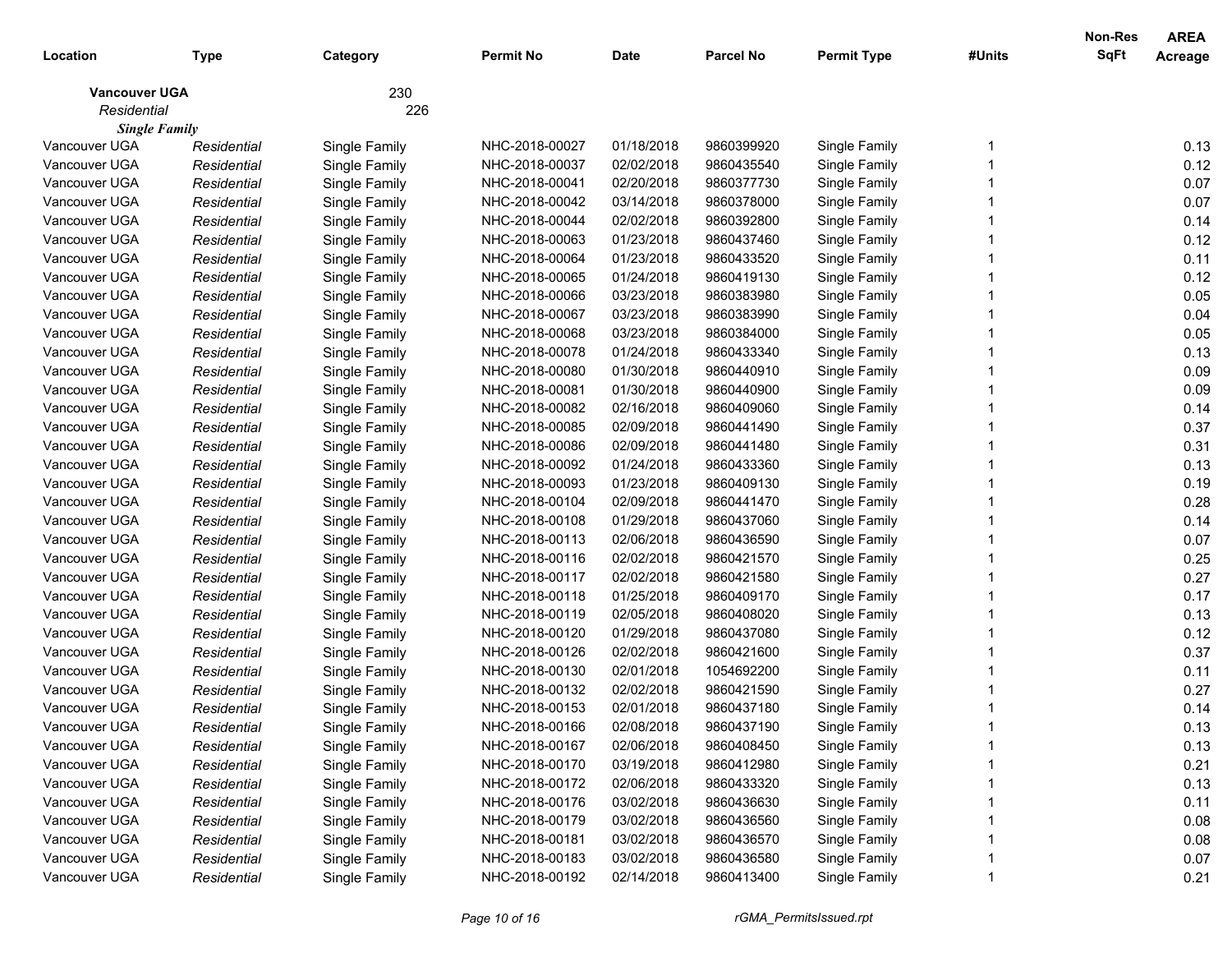|                      |             |               |                  |             |                  |                    |        | <b>Non-Res</b> | <b>AREA</b> |
|----------------------|-------------|---------------|------------------|-------------|------------------|--------------------|--------|----------------|-------------|
| Location             | Type        | Category      | <b>Permit No</b> | <b>Date</b> | <b>Parcel No</b> | <b>Permit Type</b> | #Units | <b>SqFt</b>    | Acreage     |
| <b>Vancouver UGA</b> |             | 230           |                  |             |                  |                    |        |                |             |
| Residential          |             | 226           |                  |             |                  |                    |        |                |             |
| <b>Single Family</b> |             |               |                  |             |                  |                    |        |                |             |
| Vancouver UGA        | Residential | Single Family | NHC-2018-00211   | 02/23/2018  | 9860406110       | Single Family      |        |                | 0.15        |
| Vancouver UGA        | Residential | Single Family | NHC-2018-00212   | 02/13/2018  | 9860437010       | Single Family      |        |                | 0.11        |
| Vancouver UGA        | Residential | Single Family | NHC-2018-00214   | 02/07/2018  | 9860419180       | Single Family      |        |                | 0.12        |
| Vancouver UGA        | Residential | Single Family | NHC-2018-00219   | 02/07/2018  | 9860406500       | Single Family      |        |                | 0.18        |
| Vancouver UGA        | Residential | Single Family | NHC-2018-00220   | 02/07/2018  | 9860406870       | Single Family      |        |                | 0.18        |
| Vancouver UGA        | Residential | Single Family | NHC-2018-00225   | 02/21/2018  | 9860440890       | Single Family      |        |                | 0.09        |
| Vancouver UGA        | Residential | Single Family | NHC-2018-00226   | 02/21/2018  | 9860440860       | Single Family      |        |                | 0.25        |
| Vancouver UGA        | Residential | Single Family | NHC-2018-00232   | 03/12/2018  | 9860437370       | Single Family      |        |                | 0.11        |
| Vancouver UGA        | Residential | Single Family | NHC-2018-00233   | 03/19/2018  | 9860437170       | Single Family      |        |                | 0.12        |
| Vancouver UGA        | Residential | Single Family | NHC-2018-00249   | 02/14/2018  | 9860437030       | Single Family      |        |                | 0.11        |
| Vancouver UGA        | Residential | Single Family | NHC-2018-00253   | 03/02/2018  | 9860421770       | Single Family      |        |                | 0.40        |
| Vancouver UGA        | Residential | Single Family | NHC-2018-00263   | 02/23/2018  | 9860428920       | Single Family      |        |                | 0.19        |
| Vancouver UGA        | Residential | Single Family | NHC-2018-00264   | 02/23/2018  | 9860428930       | Single Family      |        |                | 0.20        |
| Vancouver UGA        | Residential | Single Family | NHC-2018-00265   | 02/23/2018  | 9860408680       | Single Family      |        |                | 0.15        |
| Vancouver UGA        | Residential | Single Family | NHC-2018-00269   | 02/15/2018  | 9860418950       | Single Family      |        |                | 0.11        |
| Vancouver UGA        | Residential | Single Family | NHC-2018-00284   | 03/01/2018  | 9860428820       | Single Family      |        |                | 0.17        |
| Vancouver UGA        | Residential | Single Family | NHC-2018-00285   | 03/01/2018  | 9860428830       | Single Family      |        |                | 0.17        |
| Vancouver UGA        | Residential | Single Family | NHC-2018-00289   | 02/16/2018  | 9860406390       | Single Family      |        |                | 0.19        |
| Vancouver UGA        | Residential | Single Family | NHC-2018-00290   | 02/20/2018  | 9860419380       | Single Family      |        |                | 0.13        |
| Vancouver UGA        | Residential | Single Family | NHC-2018-00295   | 02/21/2018  | 9860421970       | Single Family      |        |                | 0.24        |
| Vancouver UGA        | Residential | Single Family | NHC-2018-00307   | 02/23/2018  | 9860354040       | Single Family      |        |                | 0.10        |
| Vancouver UGA        | Residential | Single Family | NHC-2018-00323   | 03/06/2018  | 9860422000       | Single Family      |        |                | 0.30        |
| Vancouver UGA        | Residential | Single Family | NHC-2018-00333   | 02/23/2018  | 9860354030       | Single Family      |        |                | 0.10        |
| Vancouver UGA        | Residential | Single Family | NHC-2018-00337   | 02/20/2018  | 9860422010       | Single Family      |        |                | 0.24        |
| Vancouver UGA        | Residential | Single Family | NHC-2018-00339   | 02/20/2018  | 9860419050       | Single Family      |        |                | 0.11        |
| Vancouver UGA        | Residential | Single Family | NHC-2018-00348   | 03/08/2018  | 9860436650       | Single Family      |        |                | 0.10        |
| Vancouver UGA        | Residential | Single Family | NHC-2018-00352   | 03/13/2018  | 9860436670       | Single Family      |        |                | 0.08        |
| Vancouver UGA        | Residential | Single Family | NHC-2018-00358   | 03/13/2018  | 9860436660       | Single Family      |        |                | 0.13        |
| Vancouver UGA        | Residential | Single Family | NHC-2018-00362   | 03/08/2018  | 9860436680       | Single Family      |        |                | 0.09        |
| Vancouver UGA        | Residential | Single Family | NHC-2018-00380   | 03/06/2018  | 9860446710       | Single Family      |        |                | 0.12        |
| Vancouver UGA        | Residential | Single Family | NHC-2018-00385   | 03/27/2018  | 9860413060       | Single Family      |        |                | 0.21        |
| Vancouver UGA        | Residential | Single Family | NHC-2018-00386   | 03/15/2018  | 9860400290       | Single Family      |        |                | 0.11        |
| Vancouver UGA        | Residential | Single Family | NHC-2018-00417   | 03/19/2018  | 9860412310       | Single Family      |        |                | 0.14        |
| Vancouver UGA        | Residential | Single Family | NHC-2018-00418   | 03/19/2018  | 9860412320       | Single Family      |        |                | 0.12        |
| Vancouver UGA        | Residential | Single Family | NHC-2018-00441   | 03/09/2018  | 9860419440       | Single Family      |        |                | 0.17        |
| Vancouver UGA        | Residential | Single Family | NHC-2018-00442   | 03/01/2018  | 9860406900       | Single Family      |        |                | 0.17        |
| Vancouver UGA        | Residential | Single Family | NHC-2018-00452   | 03/16/2018  | 9860409420       | Single Family      |        |                | 0.14        |
| Vancouver UGA        | Residential | Single Family | NHC-2018-00454   | 03/01/2018  | 9860409400       | Single Family      |        |                | 0.18        |
| Vancouver UGA        | Residential | Single Family | NHC-2018-00456   | 03/16/2018  | 9860425370       | Single Family      |        |                | 0.10        |
| Vancouver UGA        | Residential | Single Family | NHC-2018-00483   | 03/07/2018  | 9860408980       | Single Family      |        |                | 0.14        |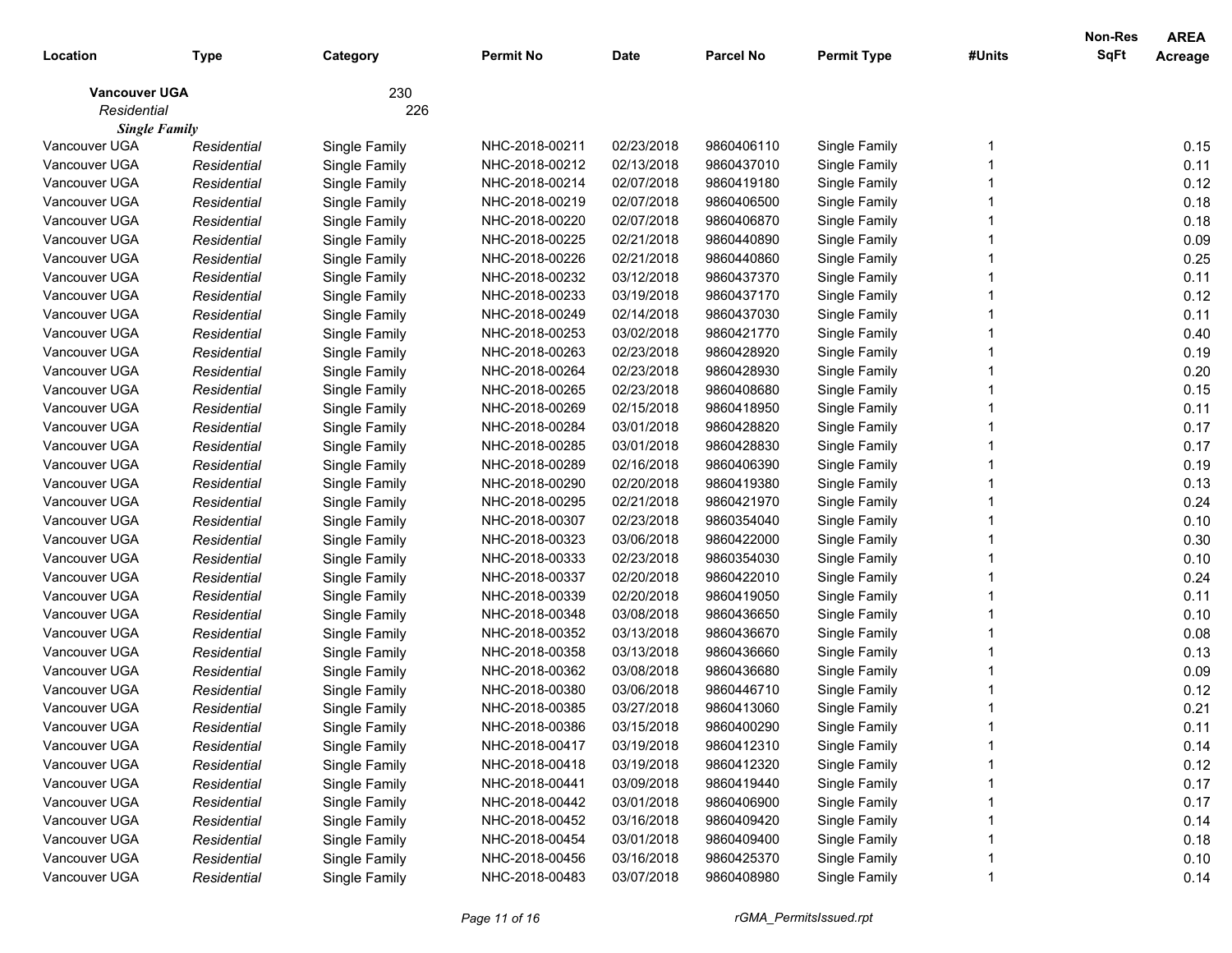| Location                            | Type        | Category      | <b>Permit No</b> | Date       | <b>Parcel No</b> | <b>Permit Type</b>      | #Units         | Non-Res<br><b>SqFt</b>     | <b>AREA</b><br>Acreage |
|-------------------------------------|-------------|---------------|------------------|------------|------------------|-------------------------|----------------|----------------------------|------------------------|
| <b>Vancouver UGA</b><br>Residential |             | 230<br>226    |                  |            |                  |                         |                |                            |                        |
| <b>Single Family</b>                |             |               |                  |            |                  |                         |                |                            |                        |
| Vancouver UGA                       | Residential | Single Family | NHC-2018-00486   | 03/12/2018 | 9860440770       | Single Family           | $\mathbf 1$    |                            | 0.09                   |
| Vancouver UGA                       | Residential | Single Family | NHC-2018-00487   | 03/12/2018 | 9860440760       | Single Family           | $\mathbf{1}$   |                            | 0.07                   |
| Vancouver UGA                       | Residential | Single Family | NHC-2018-00488   | 03/12/2018 | 9860440750       | Single Family           | $\overline{1}$ |                            | 0.06                   |
| Vancouver UGA                       | Residential | Single Family | NHC-2018-00501   | 03/15/2018 | 9860413270       | Single Family           | -1             |                            | 0.24                   |
| Vancouver UGA                       | Residential | Single Family | NHC-2018-00505   | 03/14/2018 | 9860421620       | Single Family           | $\overline{1}$ |                            | 0.28                   |
| Vancouver UGA                       | Residential | Single Family | NHC-2018-00518   | 03/14/2018 | 9860399900       | Single Family           | $\mathbf{1}$   |                            | 0.13                   |
| Vancouver UGA                       | Residential | Single Family | NHC-2018-00522   | 03/19/2018 | 9860359670       | Single Family           | $\overline{1}$ |                            | 0.24                   |
| Vancouver UGA                       | Residential | Single Family | NHC-2018-00527   | 03/09/2018 | 9860433180       | Single Family           | $\overline{1}$ |                            | 0.13                   |
| Vancouver UGA                       | Residential | Single Family | NHC-2018-00547   | 03/30/2018 | 9860419640       | Single Family           | $\mathbf{1}$   |                            | 0.17                   |
| Vancouver UGA                       | Residential | Single Family | NHC-2018-00548   | 03/20/2018 | 9860419490       | Single Family           | $\mathbf{1}$   |                            | 0.17                   |
| Vancouver UGA                       | Residential | Single Family | NHC-2018-00549   | 03/23/2018 | 9860416500       | Single Family           | $\overline{1}$ |                            | 0.08                   |
| Vancouver UGA                       | Residential | Single Family | NHC-2018-00566   | 03/23/2018 | 9860392720       | Single Family           | $\overline{1}$ |                            | 0.14                   |
| Vancouver UGA                       | Residential | Single Family | NHC-2018-00569   | 03/27/2018 | 9860440780       | Single Family           | $\mathbf{1}$   |                            | 0.12                   |
| Vancouver UGA                       | Residential | Single Family | NHC-2018-00570   | 03/27/2018 | 9860440800       | Single Family           | $\overline{1}$ |                            | 0.09                   |
| Vancouver UGA                       | Residential | Single Family | NHC-2018-00571   | 03/27/2018 | 9860440840       | Single Family           | $\overline{1}$ |                            | 0.10                   |
| Vancouver UGA                       | Residential | Single Family | NHC-2018-00582   | 03/15/2018 | 9860433310       | Single Family           | $\mathbf 1$    |                            | 0.11                   |
| Vancouver UGA                       | Residential | Single Family | NHC-2018-00583   | 03/15/2018 | 9860433220       | Single Family           | $\mathbf{1}$   |                            | 0.12                   |
| Vancouver UGA                       | Residential | Single Family | NHC-2018-00597   | 03/29/2018 | 9860381880       | Single Family           | $\overline{1}$ |                            | 0.23                   |
| Vancouver UGA                       | Residential | Single Family | NHC-2018-00605   | 03/19/2018 | 9860421990       | Single Family           | $\overline{1}$ |                            | 0.21                   |
| Vancouver UGA                       | Residential | Single Family | NHC-2018-00606   | 03/19/2018 | 9860421980       | Single Family           | $\overline{1}$ |                            | 0.21                   |
| Vancouver UGA                       | Residential | Single Family | NHC-2018-00615   | 03/23/2018 | 9860395970       | Single Family           | $\mathbf{1}$   |                            | 0.12                   |
| Vancouver UGA                       | Residential | Single Family | NHC-2018-00623   | 03/30/2018 | 9860401630       | Single Family           | $\overline{1}$ |                            | 0.09                   |
| Vancouver UGA                       | Residential | Single Family | NHC-2018-00628   | 03/27/2018 | 9860437110       | Single Family           | $\overline{1}$ |                            | 0.12                   |
| Vancouver UGA                       | Residential | Single Family | NHC-2018-00634   | 03/21/2018 | 9860418940       | Single Family           | $\mathbf{1}$   |                            | 0.13                   |
| Vancouver UGA                       | Residential | Single Family | NHC-2018-00637   | 03/20/2018 | 9860419530       | Single Family           | $\overline{1}$ |                            | 0.17                   |
| Vancouver UGA                       | Residential | Single Family | NHC-2018-00664   | 03/30/2018 | 9860416510       | Single Family           | $\overline{1}$ |                            | 0.08                   |
| Vancouver UGA                       | Residential | Single Family | NHC-2018-00666   | 03/26/2018 | 9860421610       | Single Family           | $\overline{1}$ |                            | 0.31                   |
| Vancouver UGA                       | Residential | Single Family | NHC-2018-00670   | 03/29/2018 | 9860421900       | Single Family           | $\mathbf{1}$   |                            | 0.23                   |
| Vancouver UGA                       | Residential | Single Family | NHC-2018-00682   | 03/30/2018 | 9860408000       | Single Family           | $\overline{1}$ |                            | 0.14                   |
| Vancouver UGA                       | Residential | Single Family | NHC-2018-00687   | 03/30/2018 | 9860416550       | Single Family           | 1              |                            | 0.08                   |
| Vancouver UGA                       | Residential | Single Family | NHC-2018-00688   | 03/30/2018 | 9860416540       | Single Family           | $\overline{1}$ |                            | 0.07                   |
| Vancouver UGA                       | Residential | Single Family | NHC-2018-00698   | 03/27/2018 | 9860377940       | Single Family           | $\mathbf{1}$   |                            | 0.07                   |
| Vancouver UGA                       | Residential | Single Family | SFR2016-00195    | 03/02/2018 | 9860381380       | Single Family           | $\overline{1}$ |                            | 0.09                   |
| Vancouver UGA                       | Residential | Single Family | SFR2016-00196    | 03/02/2018 | 9860381370       | Single Family           | $\overline{1}$ |                            | 0.09                   |
|                                     |             |               |                  |            |                  |                         | 223            | <b>Total Single Family</b> |                        |
|                                     |             |               |                  |            |                  | Vancouver UGA Sub Total | 273            | 16,460                     |                        |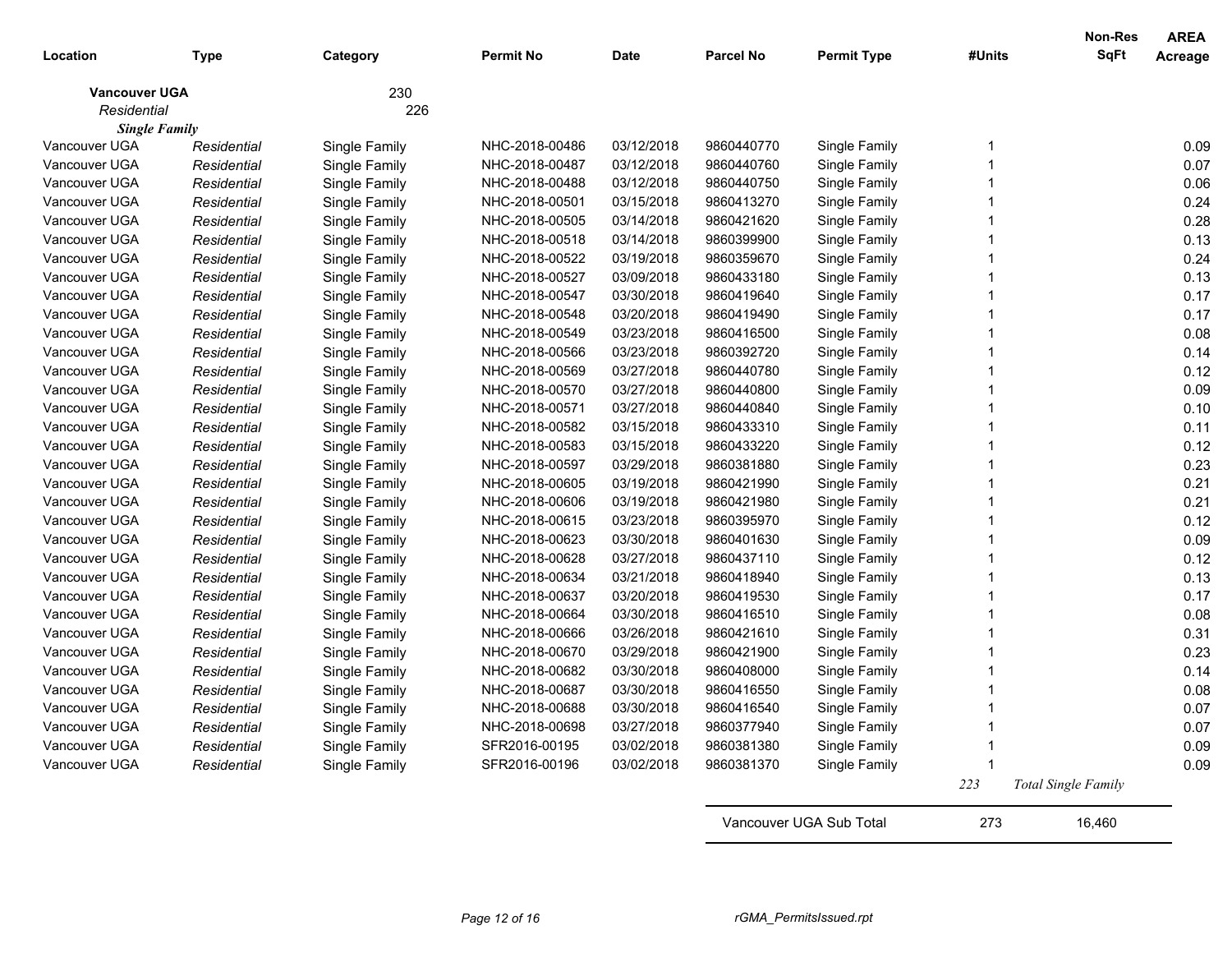| Location                     | <b>Type</b>     | Category                | <b>Permit No</b> | <b>Date</b> | <b>Parcel No</b>    | <b>Permit Type</b>      | #Units | <b>Non-Res</b><br><b>SqFt</b> | <b>AREA</b><br>Acreage |
|------------------------------|-----------------|-------------------------|------------------|-------------|---------------------|-------------------------|--------|-------------------------------|------------------------|
| Washougal<br>Non-Residential |                 | 5                       |                  |             |                     |                         |        |                               |                        |
| Washougal                    | Non-Residential | <b>Other Commercial</b> | 17100014         | 02/15/2018  | 0731341110          | <b>Other Commercial</b> |        | 5,400                         | 0.29                   |
|                              |                 |                         |                  |             |                     |                         |        | 5,400.00                      |                        |
| Residential                  |                 | 4                       |                  |             |                     |                         |        |                               |                        |
| <b>Single Family</b>         |                 |                         |                  |             |                     |                         |        |                               |                        |
| Washougal                    | Residential     | Single Family           | 16080001         | 03/29/2018  | 0712811130          | Single Family           |        |                               | 0.34                   |
| Washougal                    | Residential     | Single Family           | 17110027         | 01/19/2018  | 0741700000          | Single Family           |        |                               | 0.11                   |
| Washougal                    | Residential     | Single Family           | 18020030         | 03/09/2018  | 1325911000          | Single Family           |        |                               | 0.20                   |
| Washougal                    | Residential     | Single Family           | 18020035         | 03/09/2018  | 1300560460          | Single Family           |        |                               | 0.14                   |
|                              |                 |                         |                  |             |                     |                         | 4      | <b>Total Single Family</b>    |                        |
|                              |                 |                         |                  |             | Washougal Sub Total |                         | 4      | 5,400                         |                        |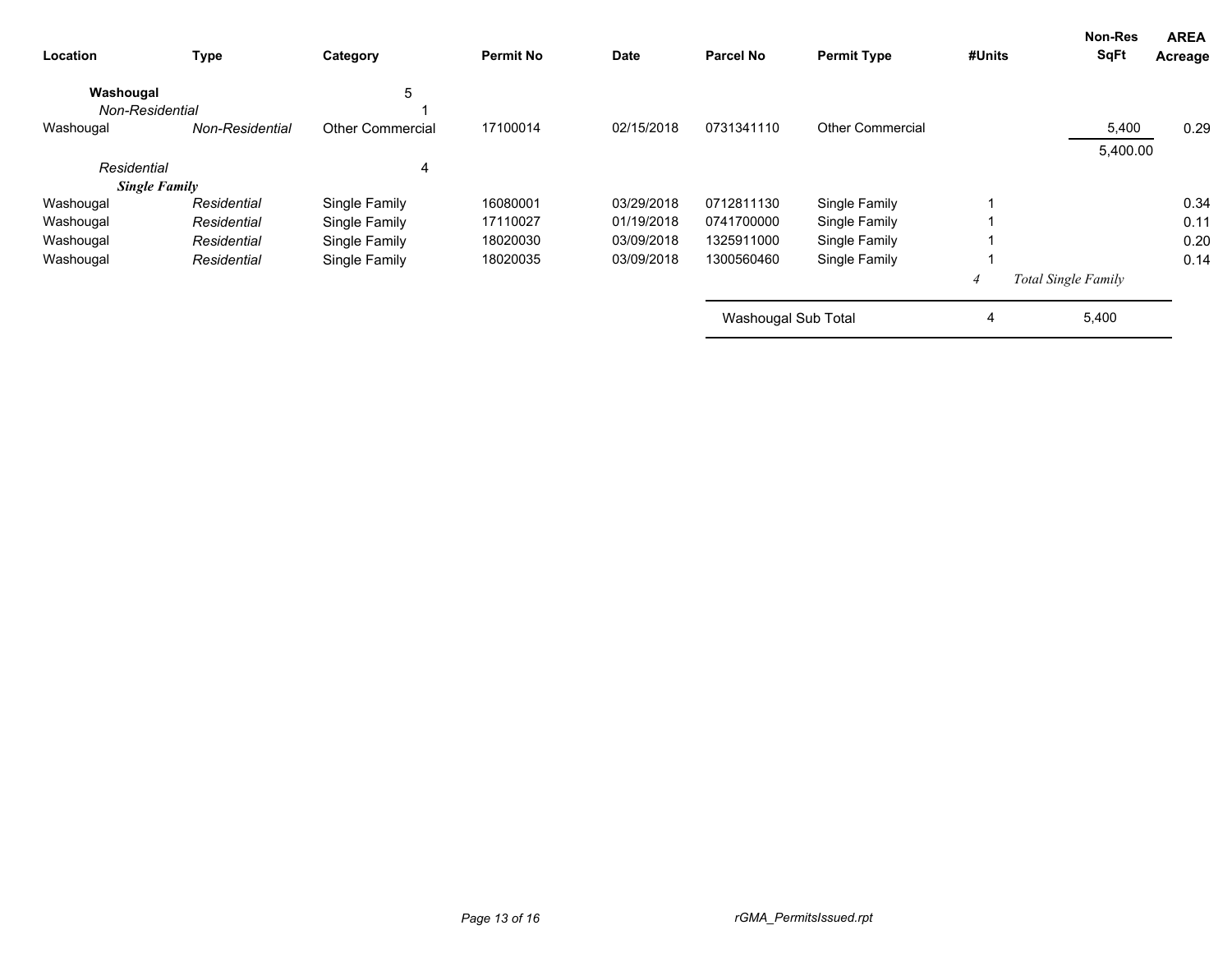| Location                    |                 |               | <b>Permit No</b> | Date       | <b>Parcel No</b> | <b>Permit Type</b> | #Units | Non-Res<br>SqFt | <b>AREA</b><br>Acreage |
|-----------------------------|-----------------|---------------|------------------|------------|------------------|--------------------|--------|-----------------|------------------------|
|                             | <b>Type</b>     | Category      |                  |            |                  |                    |        |                 |                        |
| <b>Clark County (Rural)</b> |                 | 81            |                  |            |                  |                    |        |                 |                        |
| Non-Residential             |                 |               |                  |            |                  |                    |        |                 |                        |
| Clark County (Rural)        | Non-Residential | Institutional | COM2017-00261    | 02/23/2018 | 1950340000       | Institutional      |        | 3,187           | 4.54                   |
| Clark County (Rural)        | Non-Residential | Institutional | COM2017-00262    | 02/23/2018 | 1950340000       | Institutional      |        | 2,856           | 4.54                   |
| Clark County (Rural)        | Non-Residential | Institutional | COM2017-00263    | 02/23/2018 | 1950340000       | Institutional      |        | 800             | 4.54                   |
| Clark County (Rural)        | Non-Residential | Institutional | COM2017-00276    | 03/08/2018 | 2752590000       | Institutional      |        | 522             | 25.04                  |
| Residential                 |                 | 77            |                  |            |                  |                    |        | 7,365.00        |                        |
| <b>Single Family</b>        |                 |               |                  |            |                  |                    |        |                 |                        |
| Clark County (Rural)        | Residential     | Additions     | ADS-2017-00022   | 03/21/2018 | 1375250000       | Additions          |        |                 | 5.43                   |
| Clark County (Rural)        | Residential     | Mobile Home   | MBH-2017-00007   | 01/29/2018 | 9860435440       | Mobile Home        |        |                 | 20.00                  |
| Clark County (Rural)        | Residential     | Mobile Home   | MBH-2017-00018   | 03/12/2018 | 9860423480       | Mobile Home        |        |                 | 5.58                   |
| Clark County (Rural)        | Residential     | Mobile Home   | MBH-2017-00024   | 03/07/2018 | 2659000000       | Mobile Home        | 2      |                 | 19.41                  |
| Clark County (Rural)        | Residential     | Mobile Home   | MBH-2017-00025   | 01/24/2018 | 1969130000       | Mobile Home        |        |                 | 5.00                   |
| Clark County (Rural)        | Residential     | Mobile Home   | MBH-2018-00005   | 01/11/2018 | 2273670000       | Mobile Home        |        |                 | 1.60                   |
| Clark County (Rural)        | Residential     | Mobile Home   | MBH-2018-00017   | 03/29/2018 | 9860415480       | Mobile Home        |        |                 | 5.00                   |
| Clark County (Rural)        | Residential     | Mobile Home   | MBH-2018-00051   | 03/23/2018 | 1794550000       | Mobile Home        |        |                 | 5.00                   |
| Clark County (Rural)        | Residential     | Single Family | 18-054           | 03/05/2018 | 2290270000       | Single Family      |        |                 | 28.76                  |
| Clark County (Rural)        | Residential     | Single Family | ADS-2017-00015   | 02/12/2018 | 2075480000       | Single Family      |        |                 | 1.00                   |
| Clark County (Rural)        | Residential     | Single Family | ADS-2018-00120   | 03/27/2018 | 1182541720       | Single Family      |        |                 | 0.33                   |
| Clark County (Rural)        | Residential     | Single Family | ADS-2018-00131   | 03/23/2018 | 9860268890       | Single Family      |        |                 | 5.00                   |
| Clark County (Rural)        | Residential     | Single Family | NHC-2017-01849   | 03/14/2018 | 1697410000       | Single Family      |        |                 | 3.39                   |
| Clark County (Rural)        | Residential     | Single Family | NHC-2017-02211   | 01/03/2018 | 2665680000       | Single Family      |        |                 | 15.00                  |
| Clark County (Rural)        | Residential     | Single Family | NHC-2017-02355   | 02/26/2018 | 2274700000       | Single Family      |        |                 | 2.62                   |
| Clark County (Rural)        | Residential     | Single Family | NHC-2017-02357   | 01/04/2018 | 1200330000       | Single Family      |        |                 | 3.96                   |
| Clark County (Rural)        | Residential     | Single Family | NHC-2017-02475   | 02/26/2018 | 1415430000       | Single Family      |        |                 | 2.14                   |
| Clark County (Rural)        | Residential     | Single Family | NHC-2017-02957   | 02/12/2018 | 2056190000       | Single Family      |        |                 | 2.22                   |
| Clark County (Rural)        | Residential     | Single Family | NHC-2017-03185   | 02/12/2018 | 2643540000       | Single Family      |        |                 | 22.00                  |
| Clark County (Rural)        | Residential     | Single Family | NHC-2017-03381   | 03/19/2018 | 1415390000       | Single Family      |        |                 | 5.00                   |
| Clark County (Rural)        | Residential     | Single Family | NHC-2017-03626   | 01/22/2018 | 9860335650       | Single Family      |        |                 | 4.36                   |
| Clark County (Rural)        | Residential     | Single Family | NHC-2017-03902   | 02/07/2018 | 2058670000       | Single Family      |        |                 | 2.50                   |
| Clark County (Rural)        | Residential     | Single Family | NHC-2017-04030   | 01/04/2018 | 1682210000       | Single Family      |        |                 | 2.06                   |
| Clark County (Rural)        | Residential     | Single Family | NHC-2017-04110   | 01/12/2018 | 1971700000       | Single Family      |        |                 | 8.00                   |
| Clark County (Rural)        | Residential     | Single Family | NHC-2017-04121   | 03/27/2018 | 1170400000       | Single Family      |        |                 | 5.00                   |
| Clark County (Rural)        | Residential     | Single Family | NHC-2017-04163   | 01/16/2018 | 9860368610       | Single Family      |        |                 | 25.00                  |
| Clark County (Rural)        | Residential     | Single Family | NHC-2017-04191   | 01/09/2018 | 2277010000       | Single Family      |        |                 | 5.00                   |
| Clark County (Rural)        | Residential     | Single Family | NHC-2017-04215   | 01/23/2018 | 9860422910       | Single Family      |        |                 | 4.90                   |
| Clark County (Rural)        | Residential     | Single Family | NHC-2017-04230   | 02/08/2018 | 9860379830       | Single Family      |        |                 | 2.31                   |
| Clark County (Rural)        | Residential     | Single Family | NHC-2017-04294   | 01/25/2018 | 2526920040       | Single Family      |        |                 | 5.01                   |
| Clark County (Rural)        | Residential     | Single Family | NHC-2017-04338   | 01/23/2018 | 9860395170       | Single Family      |        |                 | 5.50                   |
| Clark County (Rural)        | Residential     | Single Family | NHC-2017-04376   | 01/11/2018 | 2564910000       | Single Family      |        |                 | 10.00                  |
| Clark County (Rural)        | Residential     | Single Family | NHC-2017-04399   | 01/10/2018 | 2743850040       | Single Family      |        |                 | 2.66                   |
| Clark County (Rural)        | Residential     | Single Family | NHC-2017-04546   | 02/07/2018 | 2262780000       | Single Family      |        |                 | 7.31                   |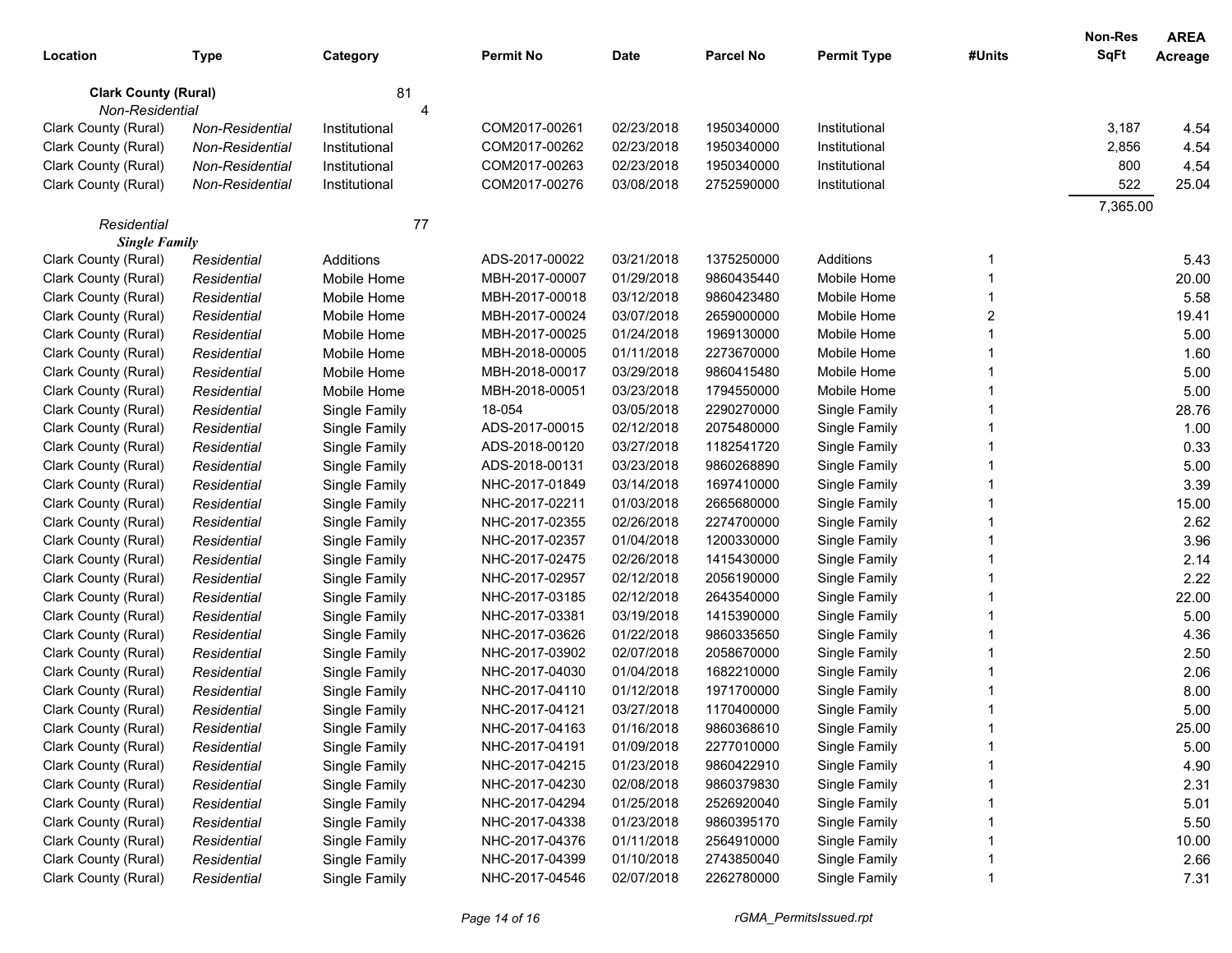| Location                    | <b>Type</b> | Category      | <b>Permit No</b> | <b>Date</b> | <b>Parcel No</b> | <b>Permit Type</b> | #Units | <b>Non-Res</b><br><b>SqFt</b> | <b>AREA</b><br>Acreage |
|-----------------------------|-------------|---------------|------------------|-------------|------------------|--------------------|--------|-------------------------------|------------------------|
| <b>Clark County (Rural)</b> |             | 81            |                  |             |                  |                    |        |                               |                        |
| Residential                 |             | 77            |                  |             |                  |                    |        |                               |                        |
| <b>Single Family</b>        |             |               |                  |             |                  |                    |        |                               |                        |
| Clark County (Rural)        | Residential | Single Family | NHC-2017-04585   | 03/22/2018  | 2077780000       | Single Family      |        |                               | 10.00                  |
| Clark County (Rural)        | Residential | Single Family | NHC-2017-04615   | 01/12/2018  | 9860416890       | Single Family      |        |                               | 10.09                  |
| Clark County (Rural)        | Residential | Single Family | NHC-2017-04677   | 01/18/2018  | 1953010000       | Single Family      |        |                               | 1.65                   |
| Clark County (Rural)        | Residential | Single Family | NHC-2017-04879   | 03/15/2018  | 1824000000       | Single Family      |        |                               | 2.00                   |
| Clark County (Rural)        | Residential | Single Family | NHC-2017-04883   | 03/12/2018  | 1963240050       | Single Family      |        |                               | 2.52                   |
| Clark County (Rural)        | Residential | Single Family | NHC-2017-04893   | 02/09/2018  | 2630150000       | Single Family      |        |                               | 29.25                  |
| Clark County (Rural)        | Residential | Single Family | NHC-2017-04994   | 03/22/2018  | 9860402090       | Single Family      |        |                               | 2.47                   |
| Clark County (Rural)        | Residential | Single Family | NHC-2017-05002   | 01/16/2018  | 2370570000       | Single Family      |        |                               | 5.00                   |
| Clark County (Rural)        | Residential | Single Family | NHC-2017-05027   | 02/07/2018  | 1707060000       | Single Family      |        |                               | 10.00                  |
| Clark County (Rural)        | Residential | Single Family | NHC-2017-05045   | 03/05/2018  | 1713660000       | Single Family      |        |                               | 5.00                   |
| Clark County (Rural)        | Residential | Single Family | NHC-2017-05077   | 03/14/2018  | 2045150050       | Single Family      |        |                               | 1.21                   |
| Clark County (Rural)        | Residential | Single Family | NHC-2017-05083   | 01/11/2018  | 2313970000       | Single Family      |        |                               | 5.00                   |
| Clark County (Rural)        | Residential | Single Family | NHC-2017-05109   | 03/12/2018  | 9860396030       | Single Family      |        |                               | 1.00                   |
| Clark County (Rural)        | Residential | Single Family | NHC-2017-05136   | 01/16/2018  | 2017290000       | Single Family      |        |                               | 5.00                   |
| Clark County (Rural)        | Residential | Single Family | NHC-2017-05174   | 03/16/2018  | 1794360000       | Single Family      |        |                               | 5.00                   |
| Clark County (Rural)        | Residential | Single Family | NHC-2017-05178   | 02/01/2018  | 2041030000       | Single Family      |        |                               | 2.33                   |
| Clark County (Rural)        | Residential | Single Family | NHC-2017-05290   | 01/16/2018  | 1986260000       | Single Family      |        |                               | 2.51                   |
| Clark County (Rural)        | Residential | Single Family | NHC-2017-05312   | 02/08/2018  | 2023070060       | Single Family      |        |                               | 2.68                   |
| Clark County (Rural)        | Residential | Single Family | NHC-2017-05322   | 02/09/2018  | 9860434140       | Single Family      |        |                               | 2.14                   |
| Clark County (Rural)        | Residential | Single Family | NHC-2017-05329   | 02/01/2018  | 2510230000       | Single Family      |        |                               | 5.22                   |
| Clark County (Rural)        | Residential | Single Family | NHC-2017-05474   | 03/12/2018  | 2221670000       | Single Family      |        |                               | 5.00                   |
| Clark County (Rural)        | Residential | Single Family | NHC-2017-05502   | 03/13/2018  | 2241620000       | Single Family      |        |                               | 5.10                   |
| Clark County (Rural)        | Residential | Single Family | NHC-2017-05512   | 03/13/2018  | 2241610000       | Single Family      |        |                               | 5.10                   |
| Clark County (Rural)        | Residential | Single Family | NHC-2017-05592   | 03/13/2018  | 2663540000       | Single Family      |        |                               | 1.22                   |
| Clark County (Rural)        | Residential | Single Family | NHC-2017-05608   | 03/21/2018  | 2182440000       | Single Family      |        |                               | 0.59                   |
| Clark County (Rural)        | Residential | Single Family | NHC-2017-05651   | 02/26/2018  | 2014230120       | Single Family      |        |                               | 2.39                   |
| Clark County (Rural)        | Residential | Single Family | NHC-2017-05663   | 02/02/2018  | 1808510000       | Single Family      |        |                               | 0.49                   |
| Clark County (Rural)        | Residential | Single Family | NHC-2017-05722   | 02/14/2018  | 2117220000       | Single Family      |        |                               | 2.11                   |
| Clark County (Rural)        | Residential | Single Family | NHC-2017-05759   | 03/01/2018  | 2267820050       | Single Family      |        |                               | 2.52                   |
| Clark County (Rural)        | Residential | Single Family | NHC-2017-05811   | 03/22/2018  | 1794340000       | Single Family      |        |                               | 5.03                   |
| Clark County (Rural)        | Residential | Single Family | NHC-2017-05892   | 01/30/2018  | 2667520000       | Single Family      |        |                               | 5.00                   |
| Clark County (Rural)        | Residential | Single Family | NHC-2017-06022   | 03/02/2018  | 1741470000       | Single Family      |        |                               | 5.00                   |
| Clark County (Rural)        | Residential | Single Family | NHC-2017-06028   | 02/27/2018  | 2624170000       | Single Family      |        |                               | 5.09                   |
| Clark County (Rural)        | Residential | Single Family | NHC-2017-06044   | 02/12/2018  | 2528630040       | Single Family      |        |                               | 5.63                   |
| Clark County (Rural)        | Residential | Single Family | NHC-2017-06105   | 03/23/2018  | 1408860000       | Single Family      |        |                               | 3.79                   |
| Clark County (Rural)        | Residential | Single Family | NHC-2017-06312   | 03/22/2018  | 2219170000       | Single Family      |        |                               | 5.02                   |
| Clark County (Rural)        | Residential | Single Family | NHC-2018-00030   | 03/12/2018  | 2589560000       | Single Family      |        |                               | 2.38                   |
| Clark County (Rural)        | Residential | Single Family | NHC-2018-00056   | 03/05/2018  | 2334780000       | Single Family      |        |                               | 6.17                   |
| Clark County (Rural)        | Residential | Single Family | NHC-2018-00075   | 03/27/2018  | 9860441650       | Single Family      |        |                               | 25.80                  |
| Clark County (Rural)        | Residential | Single Family | NHC-2018-00138   | 03/22/2018  | 9860378880       | Single Family      |        |                               | 3.52                   |